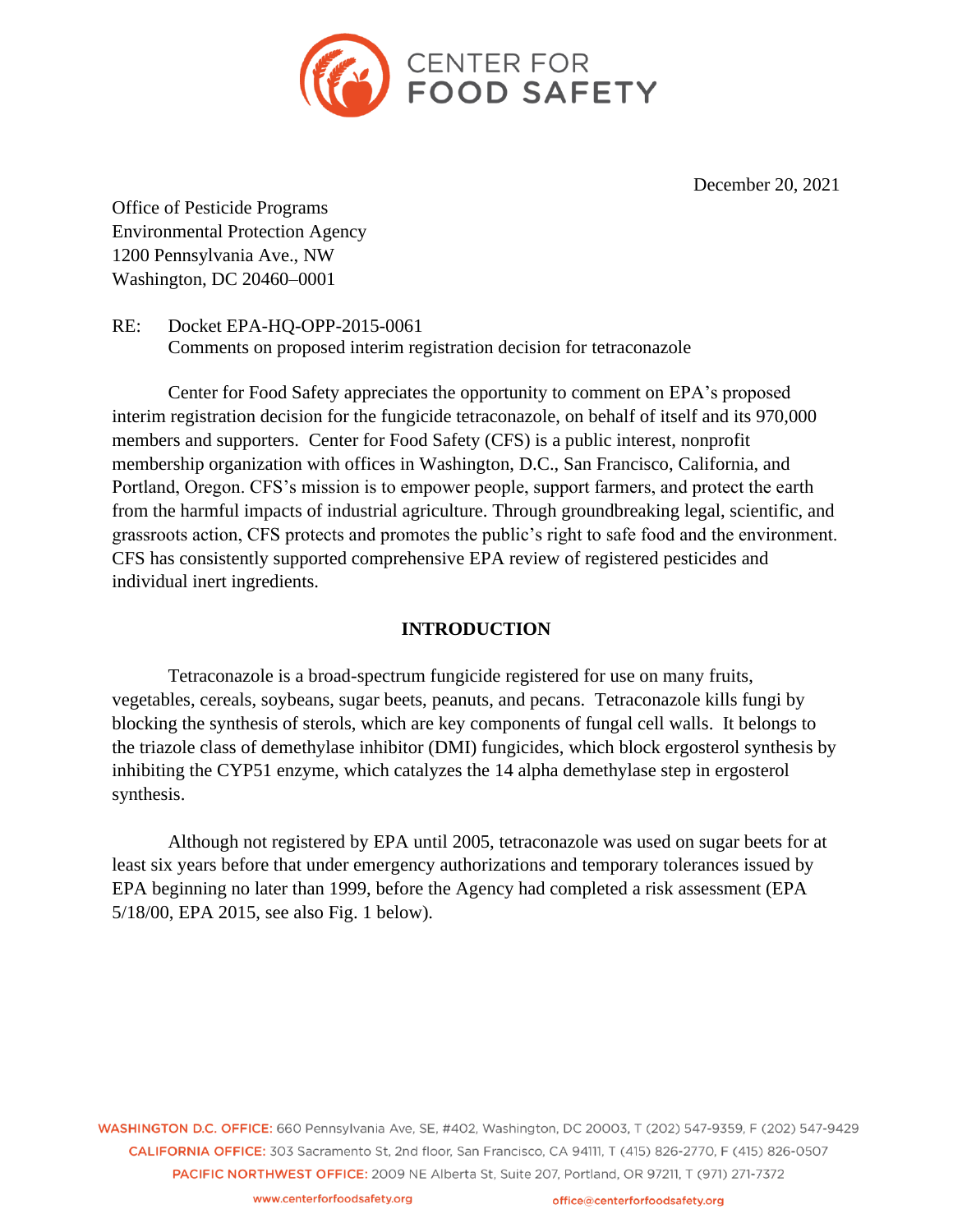

Figure 1: Tetraconazole Use, from: US Geological Survey, Pesticide National Synthesis Project, Tetraconazole, Epest-High.

[https://water.usgs.gov/nawqa/pnsp/usage/maps/show\\_map.php?year=2017&map=TETRACONA](https://water.usgs.gov/nawqa/pnsp/usage/maps/show_map.php?year=2017&map=DIFENOCONAZOLE&hilo=L&disp=Difenoconazole) [ZOLE&hilo=L&disp=Tetraconazole.](https://water.usgs.gov/nawqa/pnsp/usage/maps/show_map.php?year=2017&map=DIFENOCONAZOLE&hilo=L&disp=Difenoconazole)

Once used exclusively on sugar beets, the bulk of tetraconazole is now applied to soybeans and increasingly corn. According to USDA's National Agricultural Statistics Service, use of tetraconazole on soybeans has exploded from 19,000 lbs (< 1% of acreage) in 2017 to 267,000 lbs. on 4% of soybean acreage in 2020; while much less is used on corn, USDA NASS report 24,000 and 22,000 lbs./year in 2016 and 2018, respectively.<sup>1</sup> These figures agree reasonably well with USGS data portrayed above, based on surveys by the private firm,

<sup>1</sup> From USDA NASS Agricultural Chemical Usage reports, figures cited cover Program States only; total national usage would be somewhat greater.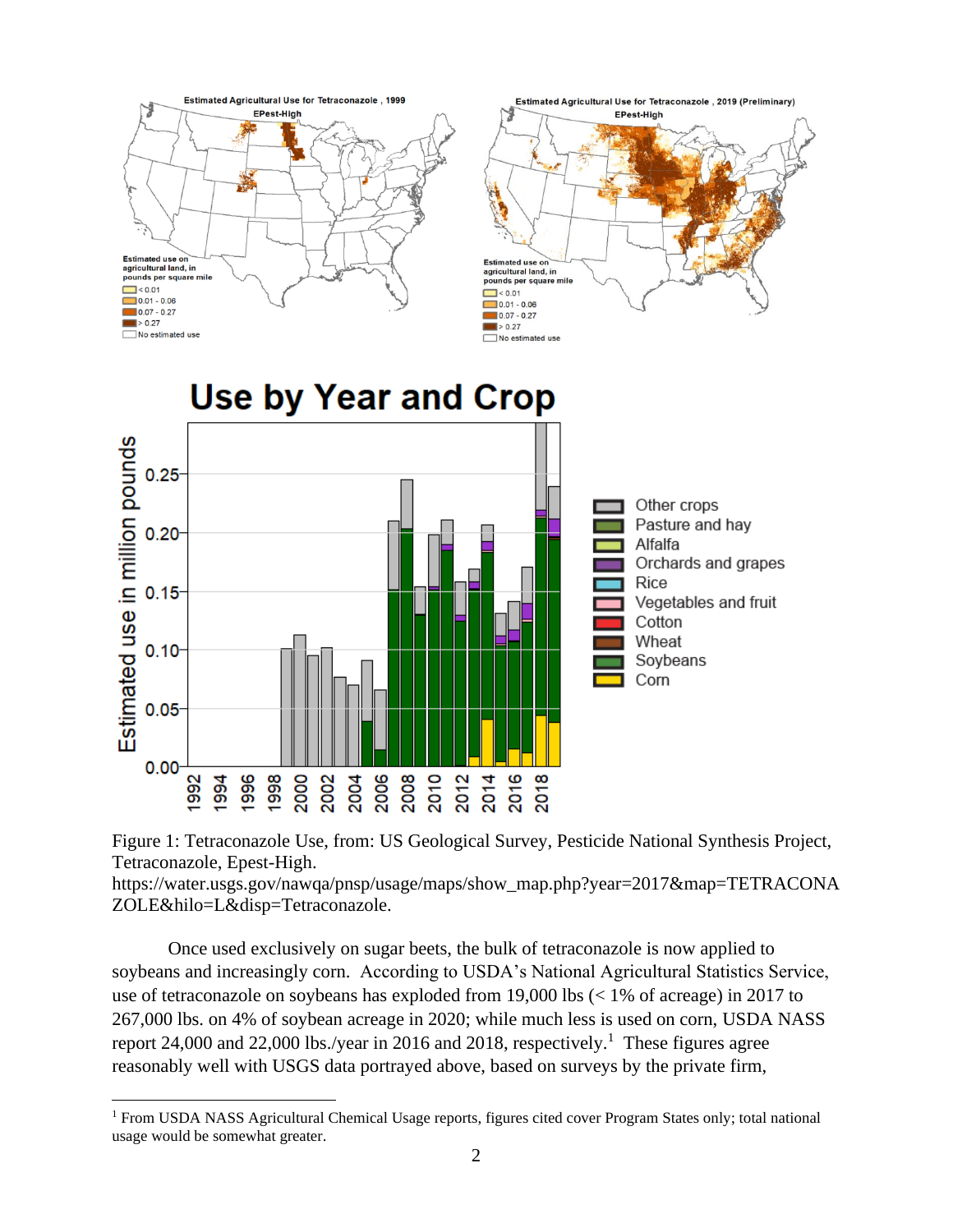Kynetec.<sup>2</sup> Other major uses besides sugar beets include strawberries and grapes. Soybeans constitute the majority of tetraconazole's use (Fig. 1); and because this represents treatment of just 4% of soybean acres, there is huge potential for much greater spraying of soybeans with this fungicide.

Several features of tetraconazole and its use deserve particular consideration. First, because tetraconazole is one of many DMI/triazole fungicides with the same mode of action in fungi, and similar effects on human health and non-target organisms, its putative benefits and impacts must be viewed in the broader context of its class. Second, triazole use overall is dramatically increasing. There are at least 15 DMI/triazole fungicides applied in the U.S., and their collective use as of 2016 (excluding seed treatments) is nearly 7-fold greater than in 1992, and over 5-fold (434%) greater since just 2006 (Toda et al. 2021). Finally, tetraconazole in particular and other members of its class are quite persistent in the environment.

## **RELEVANT LEGAL STANDARDS**

### *Federal Insecticide, Fungicide, and Rodenticide Act (FIFRA)*

FIFRA authorizes EPA to regulate the registration, use, sale, and distribution of pesticides in the United States. Pursuant to FIFIRA, EPA oversees both initial registration of an active ingredient as well as any new uses of the registered active ingredient.

Section 3(c) of FIFRA states that a manufacturer must submit an application to register the use of a pesticide.<sup>3</sup> Under Section  $3(c)(5)$  of FIFRA, EPA shall register a pesticide only if the agency determines that the pesticide "will perform its intended function without unreasonable adverse effects on the environment" and that "when used in accordance with widespread and commonly recognized practice[,] it will not generally cause unreasonable adverse effects on the environment."<sup>4</sup> FIFRA defines "unreasonable adverse effects on the environment" as "any unreasonable risk to man or the environment, taking into account the economic, social, and environmental costs and benefits of the use of any pesticide."<sup>5</sup> Alternatively, where there are data gaps and missing information, EPA can register a pesticide with conditions (conditional registration) under Section  $3(c)(7)$  of FIFRA "for a period reasonably sufficient for the generation and submission of required data," but only if EPA also determines that the conditional registration of the pesticide during that time period "will not cause any unreasonable adverse effect on the environment, and that use of the pesticide is in the public interest."<sup>6</sup>

The culmination of the registration process is EPA's approval of a label for the pesticide, including use directions and appropriate warnings on safety and environmental risks. It is a

<sup>2</sup> EPA vastly understates tetraconazole usage, especially on soybeans, as 30,000 lbs/year on less than 1% of acreage. EPA has also failed to make its own latest usage estimates available in the docket, as it said it would (EPA 2021, p. 8 and footnotes).

<sup>3</sup> 7 U.S.C. § 136a(c)(1); 40 C.F.R. § 152.42.

 $47 \text{ U.S.C. }$ § 136a(c)(5).

<sup>5</sup> 7 U.S.C. §136(bb).

 $6$  7 U.S.C. §136a(c)(7)(C).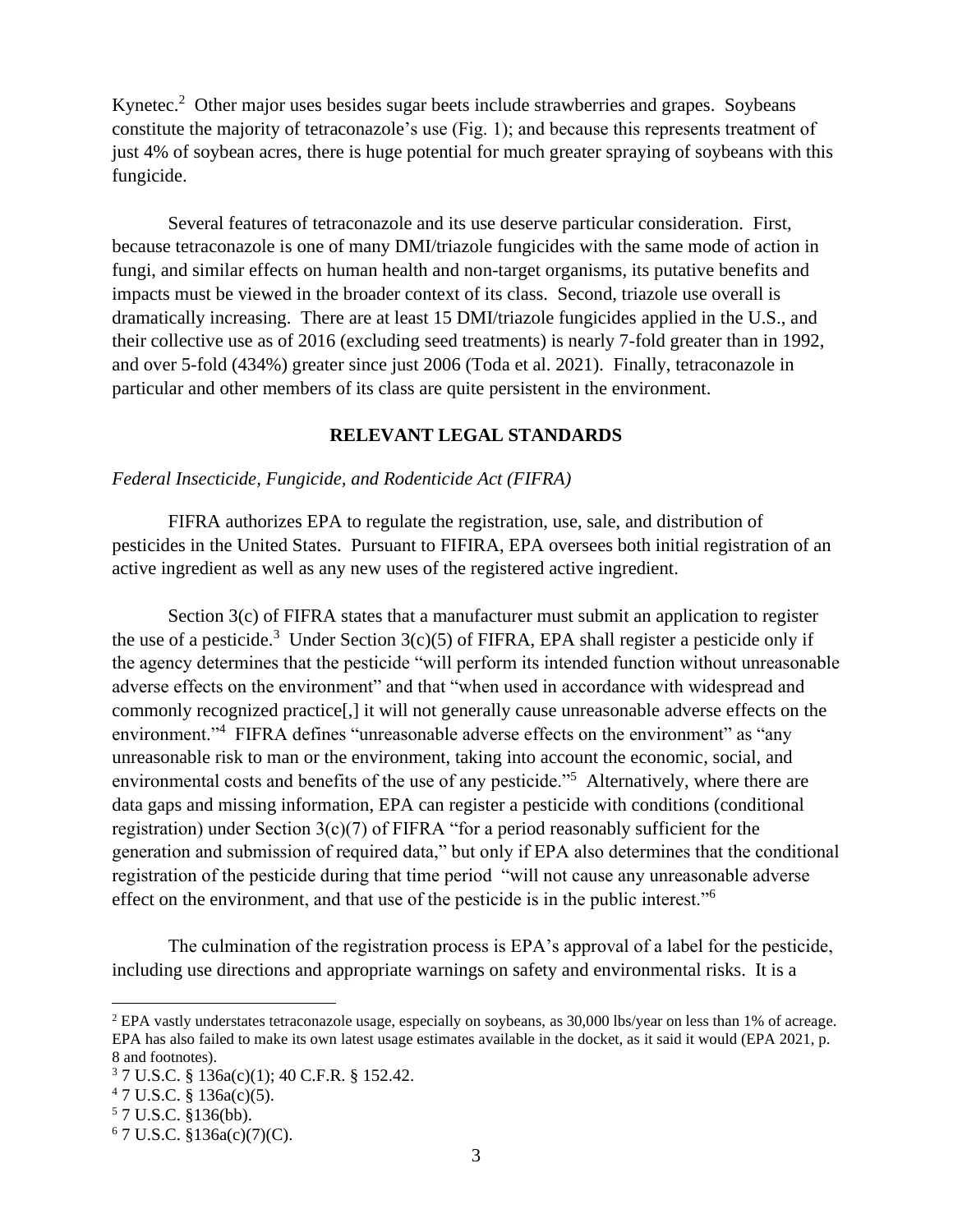violation of the FIFRA for any person to sell or distribute a "misbranded" pesticide.<sup>7</sup> A pesticide is misbranded if the "labeling accompanying it does not contain directions for use which ... if complied with ... are adequate to protect health and the environment."<sup>8</sup>

## *Endangered Species Act*

As recognized by the Supreme Court, the Endangered Species Act (ESA) is "the most comprehensive legislation for the preservation of endangered species ever enacted by any nation."<sup>9</sup> The ESA's statutory scheme "reveals a conscious decision by Congress to give endangered species priority over the 'primary missions' of federal agencies."<sup>10</sup> Federal agencies are obliged "to afford first priority to the declared national policy of saving endangered species."<sup>11</sup>

Section 7(a)(2) of the ESA requires every federal agency to consult the appropriate federal fish and wildlife agency—the U.S. Fish and Wildlife Service (FWS), in the case of land and freshwater species and the National Marine Fisheries Service (NMFS) in the case of marine species—to "insure" that the agency's actions are not likely "to jeopardize the continued existence" of any listed species or "result in the destruction or adverse modification" of critical habitat.<sup>12</sup> The ESA's implementing regulations broadly define agency action to include "all activities or programs of any kind authorized, funded or carried out … by federal agencies," including the granting of permits and "actions directly *or indirectly* causing modifications to the land, water or air."<sup>13</sup> A species' "critical habitat" includes those areas identified as "essential to the conservation of the species" and "which may require special management considerations or protection."<sup>14</sup>

EPA is required to review its actions "at the earliest possible time" to determine whether the action may affect listed species or critical habitat.<sup>15</sup> To facilitate compliance with Section 7(a)(2)'s prohibitions on jeopardy and adverse modification, the ESA requires each federal agency that plans to undertake an action to request information from the expert agency "whether any species which is listed or proposed to be listed [as an endangered species or a threatened species] may be present in the area of such proposed action."<sup>16</sup> If FWS/NMFS advises the agency that listed species or species proposed to be listed may be present, the agency must then prepare a biological assessment for the purpose of identifying any such species that are likely to be affected by the proposed agency action.<sup>17</sup>

<sup>11</sup> *Id.*

 $14$  16 U.S.C. § 1532(5)(A).

 $77 \text{ U.S.C. }$ § 136j(a)(1)(E).

 $87 \text{ U.S.C. } §136(q)(1)(F).$ 

<sup>9</sup> *Tenn. Valley Authority v. Hill*, 437 U.S. 153, 180 (1978).

<sup>10</sup> *Id*. at 185.

<sup>12</sup> 16 U.S.C. § 1536(a)(2); *see also* 50 C.F.R. § 402.01(b).

<sup>13</sup> 50 C.F.R. § 402.02 (emphasis added).

 $15$  50 C.F.R. § 402.14(a).

<sup>16</sup> 16 U.S.C. § 1536(c)(1); *see also* 50 C.F.R. § 402.12(c).

<sup>17</sup> *Id.*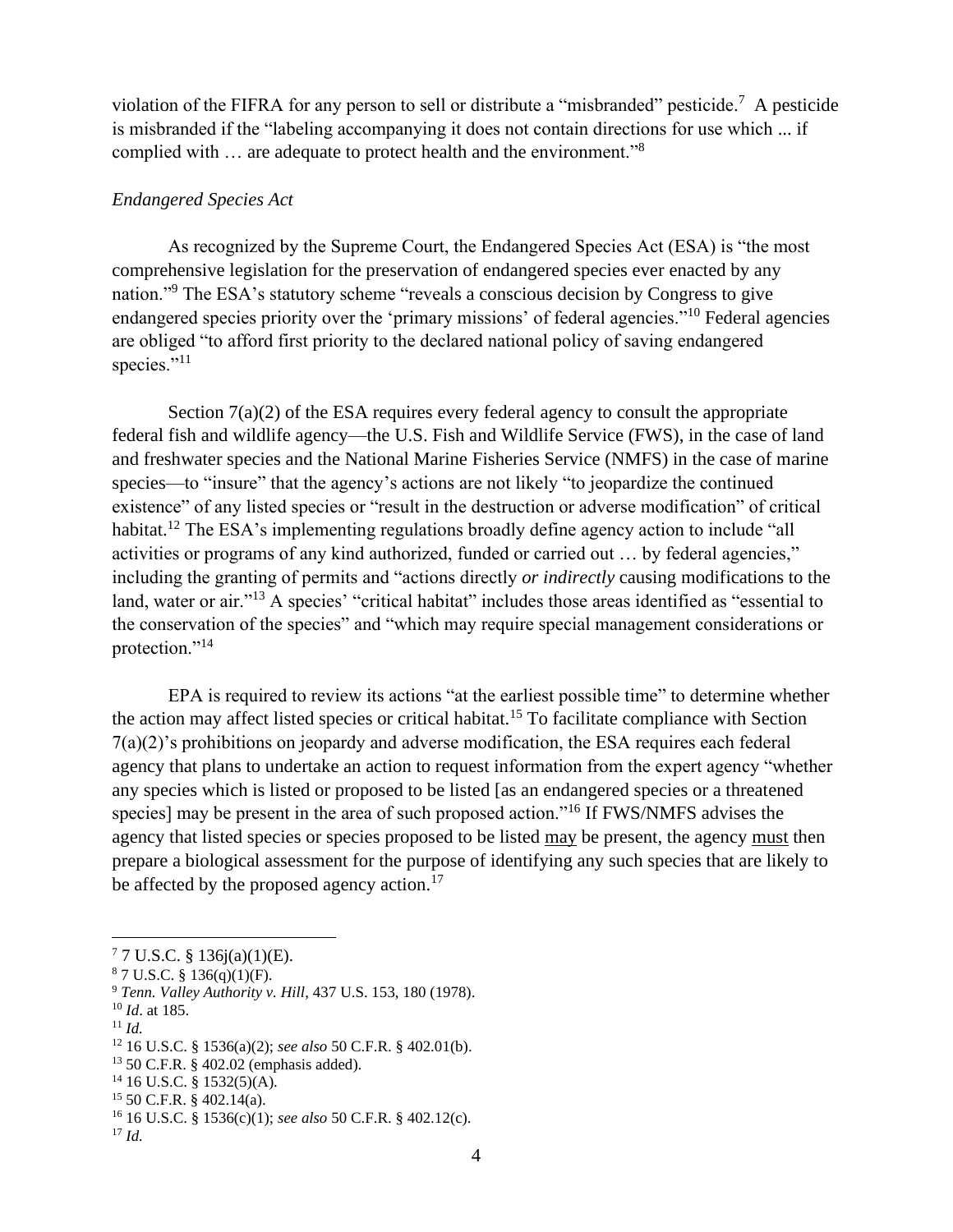If, based on a biological assessment, an agency determines that its proposed action may affect any listed species and/or their critical habitat, the agency generally must engage in formal consultation with FWS/NMFS.<sup>18</sup> At the end of the formal consultation, FWS/NMFS must provide the agency with a "biological opinion" detailing how the proposed action will affect the threatened and endangered species and/or critical habitats.<sup>19</sup> If FWS/NMFS concludes that the proposed action will jeopardize the continued existence of a listed species or result in the destruction or adverse modification of critical habitat, the biological opinion must outline "reasonable and prudent alternatives" to the proposed action that would avoid violating ESA section  $7(a)(2)$ <sup>20</sup>

Pending the completion of formal consultation with the expert agency, an agency is prohibited from making any "irreversible or irretrievable commitment of resources with respect to the agency action which has the effect of foreclosing the formulation or implementation of any reasonable and prudent alternative measures."<sup>21</sup>

### **COMMENTS**

### **Human Health Concerns and Assessment Deficiencies**

### *Thyroid Toxicity*

Several registrant animal studies demonstrate that tetraconazole has negative impacts on the thyroid. In a 28-day inhalation study, rats exhibited follicular cell hypertrophy of the thyroid at both mid and high doses. Rats treated orally with tetraconazole for two years developed thyroid follicular cell tumors in a dose-related manner that narrowly missed the conventional measure of statistical significance (EPA  $1/11/00$ , Table 1).<sup>22</sup> Despite this clear evidence of adverse, systemic thyroid effects in studies by two different routes of exposure and with vastly different durations, EPA has failed to even take the minimal step of gathering additional data to further investigate this potentially serious issue (EPA 12/11/20, p. 15).

EPA inexplicably decided against requiring a comparative thyroid assay, and has not even begun the process of requiring that tetraconazole be tested for endocrine-disrupting effects on the thyroid [or sex] hormonal systems, as required by the Food Quality Protection Act, *a law enacted 25 years ago.<sup>23</sup>* The Agency has also failed to collect any data on how much

<sup>18</sup> 50 C.F.R. § 402.14.

<sup>19</sup> 16 U.S.C. § 1536(b); 50 C.F.R. § 402.14.

 $20$  16 U.S.C. § 1536(b)(3)(A).

 $21$  16 U.S.C. § 1536(d).

<sup>22</sup> The p value for trend was 0.089, signifying a better than 9 in 10 chance that the tumors were *not* due to chance (were due to tetraconazole), just failing to meet the conventional "statistical significance" cutoff of  $p = 0.05$ , where associations are rejected unless there is a 19 in 20 chance (or better) of the results being due to the treatment. For a critique of the p = 0.05 standard as arbitrary, see Amrhein et al. (2019) in *Nature*, the world's leading science journal.

 $23$  Tetraconazole is absent from both the First List and Second List of chemicals for Tier 1 Screening under the Agency's Endocrine Disruptor Screening Program, see [https://www.epa.gov/endocrine-disruption/endocrine](https://www.epa.gov/endocrine-disruption/endocrine-disruptor-screening-program-chemical-screening-and-testing-progress)[disruptor-screening-program-chemical-screening-and-testing-progress.](https://www.epa.gov/endocrine-disruption/endocrine-disruptor-screening-program-chemical-screening-and-testing-progress)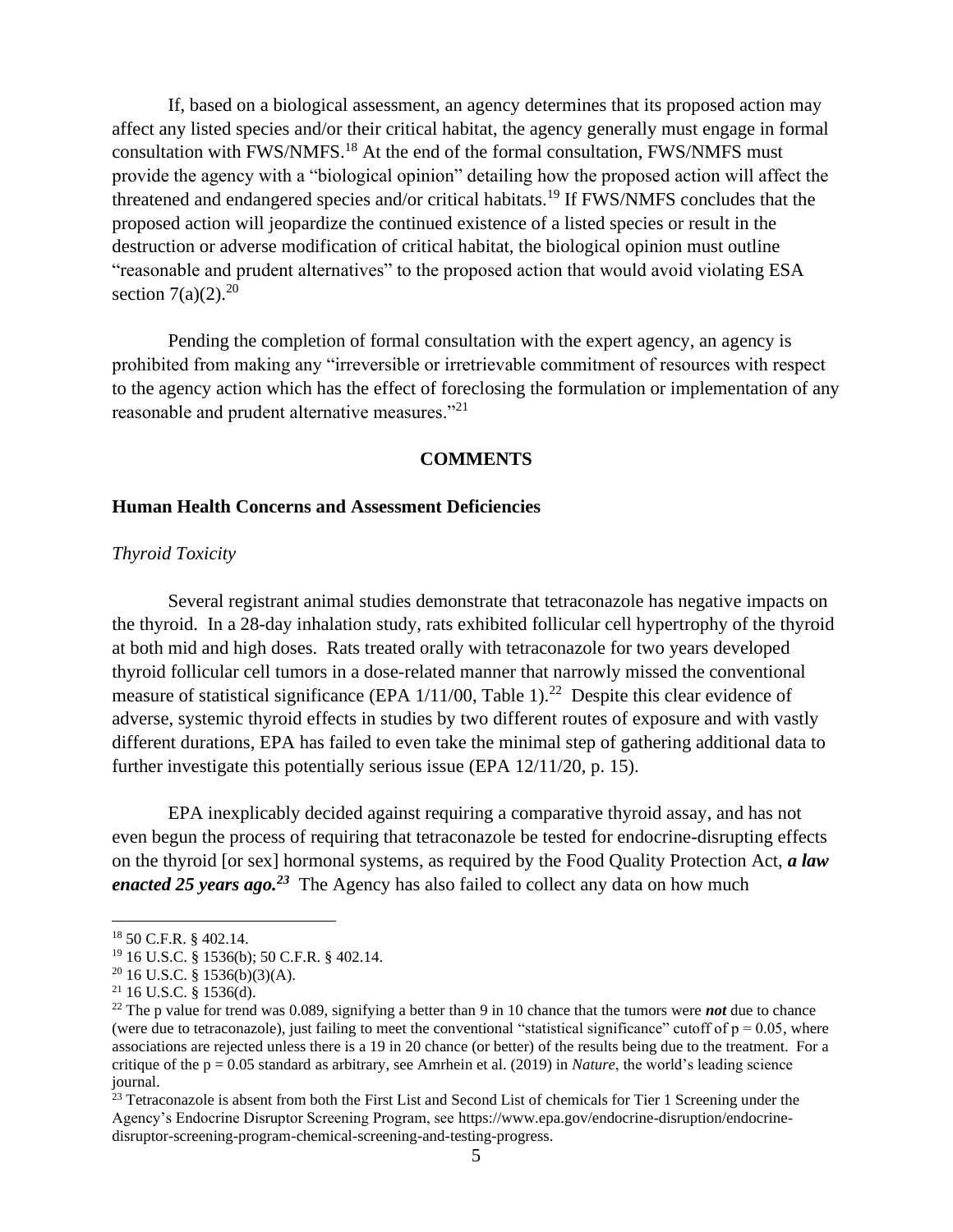tetraconazole workers absorb into their systems via dermal contact (discussed further below), and thus has no estimate of the internal systemic dose workers receive via all routes combined.

The decision to waive the comparative thyroid assay was made by the Agency's Hazard and Science Policy Council (HASPOC). In a 2018 report that purports to detail "process improvements in the pesticide program," EPA brags that HASPOC "was very active again in 2018," with its major activity being to "review[] data waiver requests for a variety of toxicity studies, primarily for comparative thyroid assay  $(CTA)$  ... [among other] ... studies" – the very study waived here for tetraconazole. The measure of HASPOC's success is the number of waivers it grants – 62 of 71 waiver requests were granted in 2018 – and the associated cost savings for pesticide companies: \$8.9 million (EPA 2018, p. 2). That EPA's Office of Pesticide Programs takes pride in *actively reducing* the amount and quality of toxicological information upon which it bases critical pesticide decisions is a sad commentary on the Agency's priorities.

# *Liver toxicity*

The liver is tetraconazole's major target organ in dog, mouse, and rat studies. Long-term exposure in dogs caused increased liver weight, hepatocyte enlargement, marked centrilobular fat, eosinophilic intracytoplasmic inclusion in hepatocytes, centrilobular hepatocyte rarefaction, increased levels of liver enzymes and cholesterol, decreased albumin, and proteinuria. Tetraconazole in mice induced an increase in absolute and relative liver weights, hepatocellular hypertrophy, fat deposition, granulomatous inflammation, single liver cell degeneration and necrosis, bile duct hyperplasia, increased liver enzymes, and hepatocellular tumors. Tetraconazole elicits many of the same effects in rat studies: increased liver weight, enlarged livers and centrilobular hepatocytes, as well as increased liver enzyme levels.

# *Carcinogenicity*

EPA originally classified tetraconazole as "likely to be carcinogenic to humans" based on tetraconazole's induction of liver tumors in mice; and the finding that structurally related compounds – namely *six of nine other* triazole fungicides – *also* induced hepatocellular tumors in mice (EPA 1/11/00). EPA also rejected the theory presented by the registrant – that tetraconazole only caused liver tumors to form in mice above a certain threshold dose, via induction of liver enzymes – for lack of evidence, and because rats fed tetraconazole did not develop liver tumors, despite also exhibiting elevated liver enzyme levels (EPA 1/11/00).

In calculating cancer risk, EPA rejected the threshold dose approach, and embraced instead linear low-dose extrapolation, which assumes that increased risk of cancer from exposure scales with dose, without any minimum threshold dose below which the agent (here, tetraconazole) would *not* induce additional cancers (EPA 1/11/00, EPA 2005).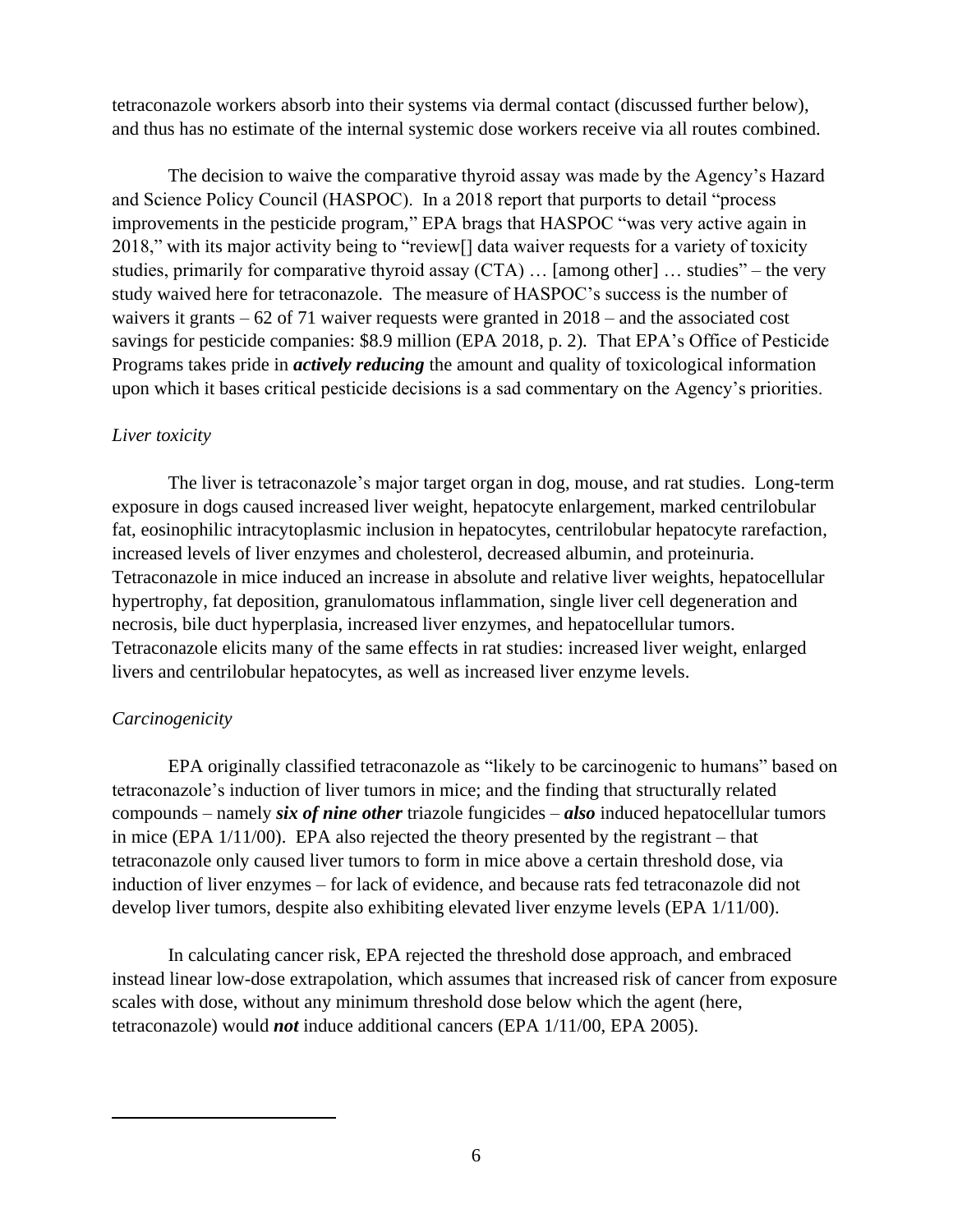Thirteen years later, EPA reversed its cancer designation to "Not likely to be carcinogenic to humans at levels that do not cause increased cell proliferation in the liver" (EPA 12/11/20). EPA changed its designation despite not receiving any explanation as to why elevated liver enzyme levels in rats did not induce cancer; and accepted the "threshold dose" it had previously rejected for lack of evidence.

## *Other adverse effects*

In the rat developmental study, tetraconazole caused supernumerary ribs to form in pups at a dose lower than that causing adverse maternal animals. In the two-generation rat study, tetraconazole decreased litter weight and mean pup weight in all generations prior to weaning, and decreased mean litter size and number of pups in the F1A generation.

## *Toxicity of Metabolites Unknown*

EPA has identified five major metabolites of tetraconazole, but has collected no toxicity data on any of them. EPA guesstimates the toxicity of degradates based on modeling with the Ecological Structure Activity Relationships (ECOSAR) model, on the grounds that ECOSARpredicted toxicity values for parent tetraconazole were on the same order of magnitude as experimentally-derived values with respect to some aquatic organisms. EPA found that ECOSAR-guesstimated toxicity of two of the five degradates was similar to parent, but then ruled them out as residues of concern based on ECOSAR toxicity estimates and the percent of parent compound they represent.

ECOSAR has clear limitations. First, it is intended only for predicting the toxicity of compounds to aquatic, not terrestrial organisms, yet EPA excluded degradates as residues of concern in terrestrial risk assessments as well. Second, ECOSAR-predicted values often deviate from empirically-derived toxicity data, even for aquatic organisms, as in the case of trifludimoxazin. With no empirical data for any degradate, EPA's reliance on ECOSAR values to exclude them from risk assessments is unwise, and risks underestimating the risks posed by tetraconazole. Finally, EPA itself admits ECOSAR is suitable only for rough "screening-level assessments,"<sup>24</sup> and thus cannot substitute for quality empirical data.

### *Dermal Absorption and Risks to Workers*

EPA nowhere considers aggregate systemic exposure to tetraconazole. Instead, the Agency's risk assessments are based on incomplete, single-route exposure scenarios. In the case of consumers, EPA assesses dietary exposure (residues in food and water). In the case of workers, EPA considers only inhalational exposure. But workers who handle, mix, spray, and otherwise utilize this fungicide will obviously get some on their skin as well as in their lungs, and thus the occupational risk assessment must aggregate systemic exposure via these two routes.

<sup>24</sup> [https://www.epa.gov/tsca-screening-tools/ecological-structure-activity-relationships-ecosar-predictive-model.](https://www.epa.gov/tsca-screening-tools/ecological-structure-activity-relationships-ecosar-predictive-model)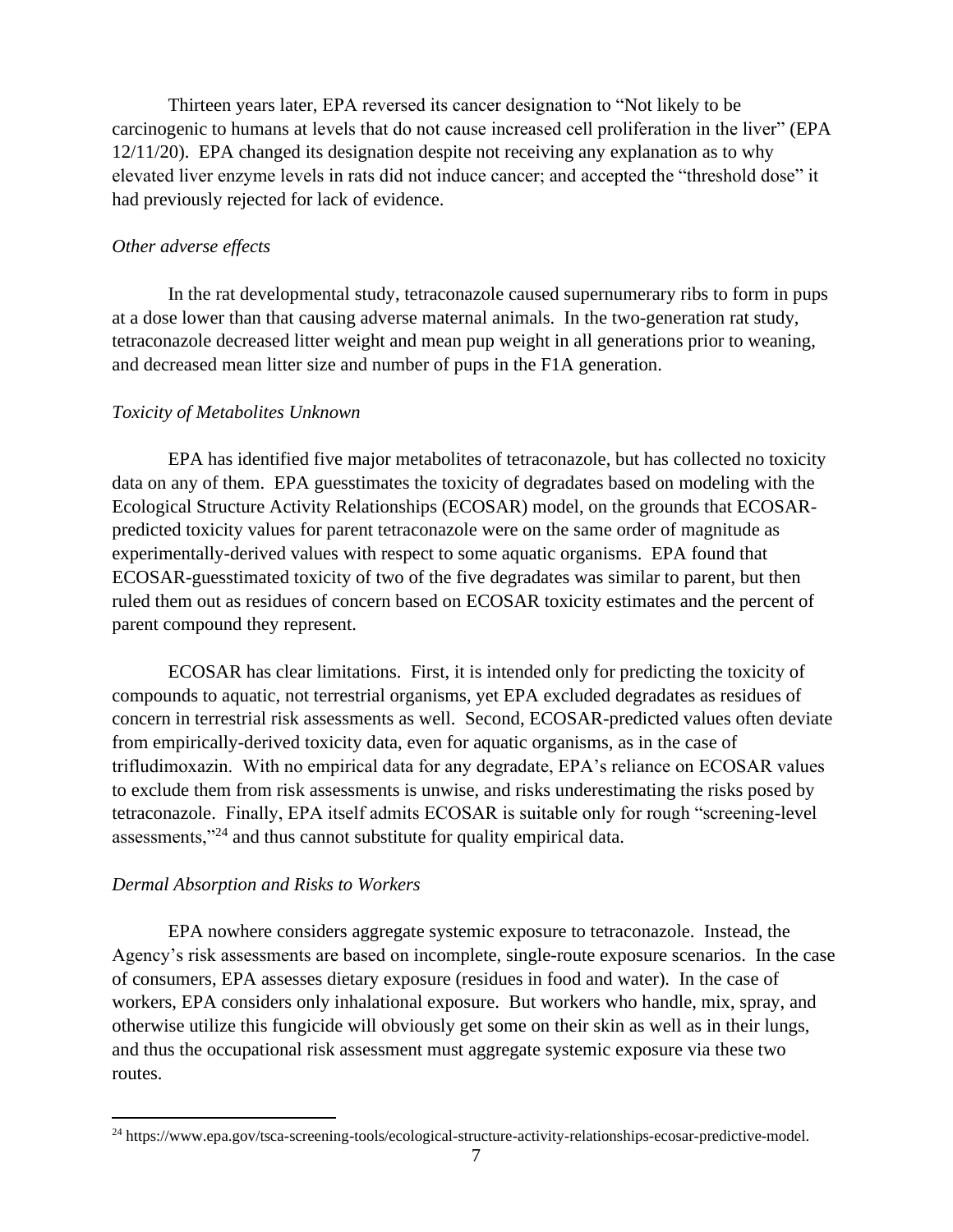EPA cannot do this, because it failed to collect even one appropriate study from the registrant (as per 40 C.F.R., Part 158.500, Guideline No. 870.7600, Dermal Penetration Study). This failure on the Agency's part explains why "[n]o dermal absorption study is available in the database for tetraconazole." Instead, the Agency substituted a surrogate value for a *different* triazole fungicide, mefentrifluconazole, which has 32% structural *dis*similarity to tetraconazole (EPA 12/11/20, p. 16). This is obviously illegitimate.

Moreover, even if it were legitimate to use a surrogate dermal absorption factor for a different pesticide (it is not), EPA's use of it here for tetraconazole was absurd. Instead of using it to calculate the total internal (systemic) dose a worker receives from combined inhalational + dermal exposure, and then relating that to tetraconazole's various hazards *to assess risk to workers*, EPA bizarrely uses it to calculate the "dermal only" exposure that would cause harm to rats; and because that exposure level is high, EPA blithely assumes no human health risk, without troubling itself to conduct a quantitative risk assessment (EPA 12/11/20, p. 19).

EPA must collect dermal penetration studies for each tetraconazole formulation at issue in this proposed interim registration decision, and then use the resulting dermal absorption factors to calculate dermal dose from occupational use. That dermal dose is then added to the inhalational dose to obtain the aggregate systemic exposure needed to assess risk to workers.

### **Need for Cumulative Exposure and Risk Assessment of Triazole Fungicides**

Triazole fungicides clearly meet EPA's criteria for designation as a common mechanism group (CMG), for which a cumulative risk assessment must be carried out, as mandated by the Food Quality Protection Act (EPA 1/29/99, 1/14/02). They have similar chemical structures, the liver is their primary target organ, they exert similar toxic effects on the liver, and do so via common mechanisms of toxicity. In more modern language, they share a mode of action and adverse outcome pathways for several endpoints (MOA/AOP) (EPA 4/12/16). The European Food Safety Authority conducted a cumulative assessment of triazoles over a decade ago, forming cumulative assessment groups for developmental effects observed following acute exposure (cranio-facial malformations), and for hepatotoxicity as the chronic endpoint (EFSA 2009).

A review of registrant studies submitted to European regulators found that tetraconazole and all or most of 10 other triazole fungicides that were reviewed induced hepatocellular hypertrophy, hepatic cell degeneration or death, fatty changes, inflammation and hepatocellular tumors, among other adverse liver effects (Nielsen et al. 2012). As discussed further below, they exert these effects by activating nuclear receptors that induce the production of cytochrome P<sub>450</sub> detoxification enzymes in the liver, causing an increase in cellular organelles (endoplasmic reticulum, peroxisomes and mitochondria) that is responsible for hepatic cell enlargement (hypertrophy). Hypertrophy is sometimes regarded as an adaptive effect, but persistent hypertrophy is adverse, particularly when it progresses to other adverse liver impacts as it does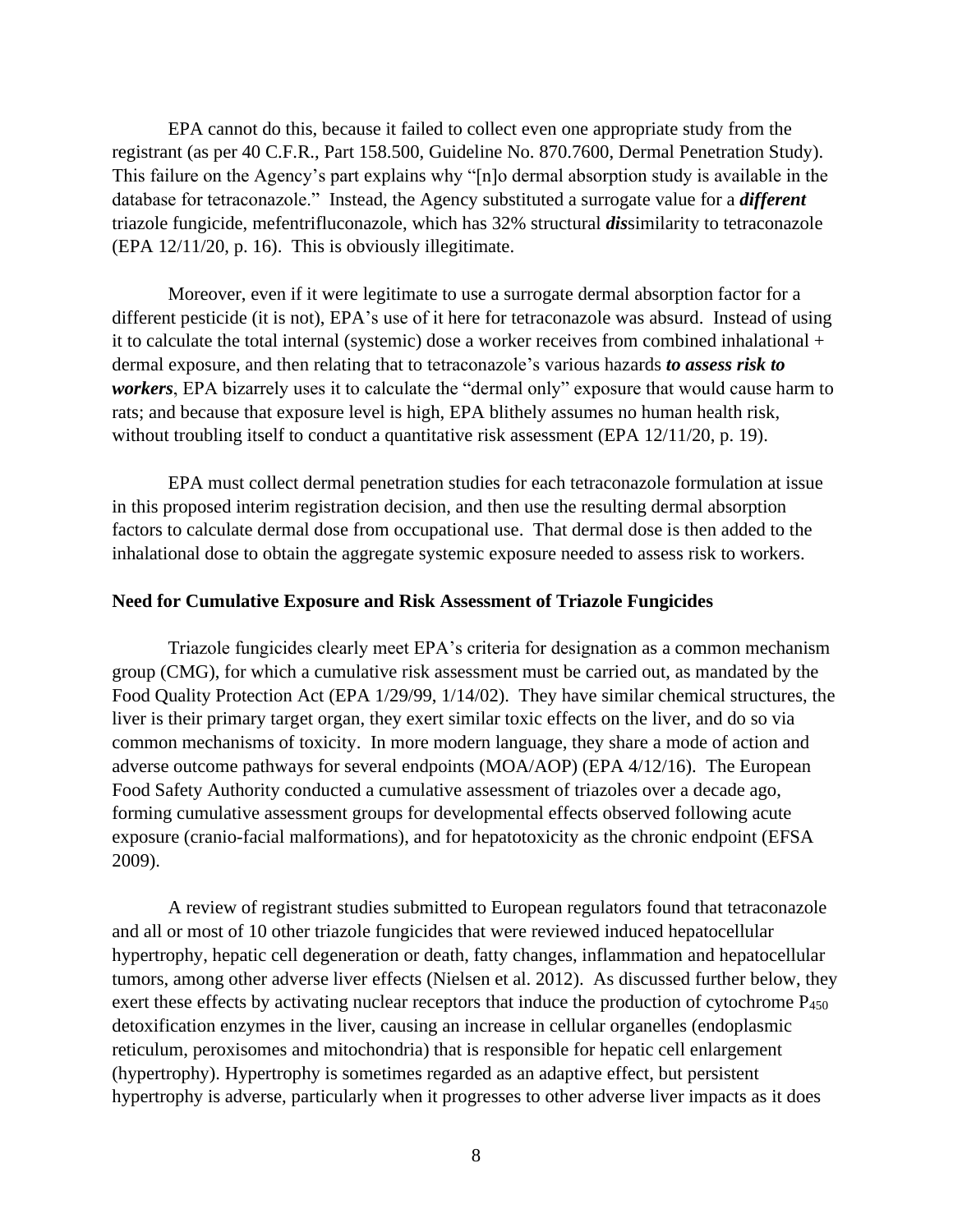with triazoles (Nielsen et al. 2012). There are at least two endpoints, shared by most triazoles, that should be the focus of a cumulative assessment: fatty changes and carcinogenicity.

# *Fatty changes*

The liver is the body's primary detoxification organ, and many industrial chemicals and pesticides are hepatotoxic. The most common hepatic pathology induced by chemicals is fatty liver (Al-Eryani et al. 2015) – the accumulation of lipids in liver cells – which can progress to more serious conditions, steatohepatitis and cirrhosis, which in turn are the most important risk factors for liver cancer (Wahlang et al. 2013). According to EPA scientists, fatty liver disease is "a growing epidemic" that affects 20-30% of the U.S. population (Angrish et al. 2016), while the incidence of liver cancer it predisposes to tripled from 1975 to 2005 (Altekruse et al. 2009).

In a review of chemical exposure and rodent toxicology databases maintained by the EPA and the National Toxicology Program, Al-Eryani et al. (2015) found that 54 pesticides, including 22 fungicides, many of them triazoles, caused fatty changes in the liver. In a similar review of registrant submissions to the European Union, 10 triazole fungicides induced fatty changes in the liver (Nielsen et al 2012). Altogether, at least 15 triazole fungicides induce lipid accumulation in liver cells (Table 1).

| Table 1: Triazole Fungicides That Induce Fatty Changes in the Liver |                             |                                          |  |
|---------------------------------------------------------------------|-----------------------------|------------------------------------------|--|
| Fungicide                                                           | <b>Regulatory Authority</b> | Comments                                 |  |
|                                                                     | (US, EU)                    |                                          |  |
| Bromuconazole                                                       | <b>US</b>                   |                                          |  |
| Cyproconazole                                                       | <b>US</b>                   |                                          |  |
| Tetraconazole                                                       | US, EU                      |                                          |  |
| Epoxiconazole                                                       | EU                          |                                          |  |
| Flusilazole                                                         | US, EU                      |                                          |  |
| Hexaconazole                                                        | <b>US</b>                   |                                          |  |
| Metconazole                                                         | EU                          |                                          |  |
| Paclobutrazole                                                      | <b>US</b>                   |                                          |  |
| Propiconazole                                                       | US, EU                      |                                          |  |
| Prothioconazole                                                     | EU                          |                                          |  |
| Tebuconazole                                                        | EU                          |                                          |  |
| Tetraconazole                                                       | US, EU                      | For US, see EPA (12/11/20), e.g. p. 16:  |  |
|                                                                     |                             | "fat deposition," "marked centrilobular" |  |
|                                                                     |                             | fat"                                     |  |
| Triadimefon                                                         | <b>US</b>                   |                                          |  |
| Triadimenol                                                         | US, EU                      | Primary metabolite of triadimefon        |  |
| Triticonazole                                                       | EU                          |                                          |  |

Sources: Al-Eryani et al. (2005) for US; Nielsen et al. (2012) for EU. US = United States,  $EU =$ European Union. Listings in one rather than both jurisdictions does not necessarily mean differing assessments of this endpoint. Rather, it may be that particular triazoles are registered in only the US or the EU, or were at the time of the source publications.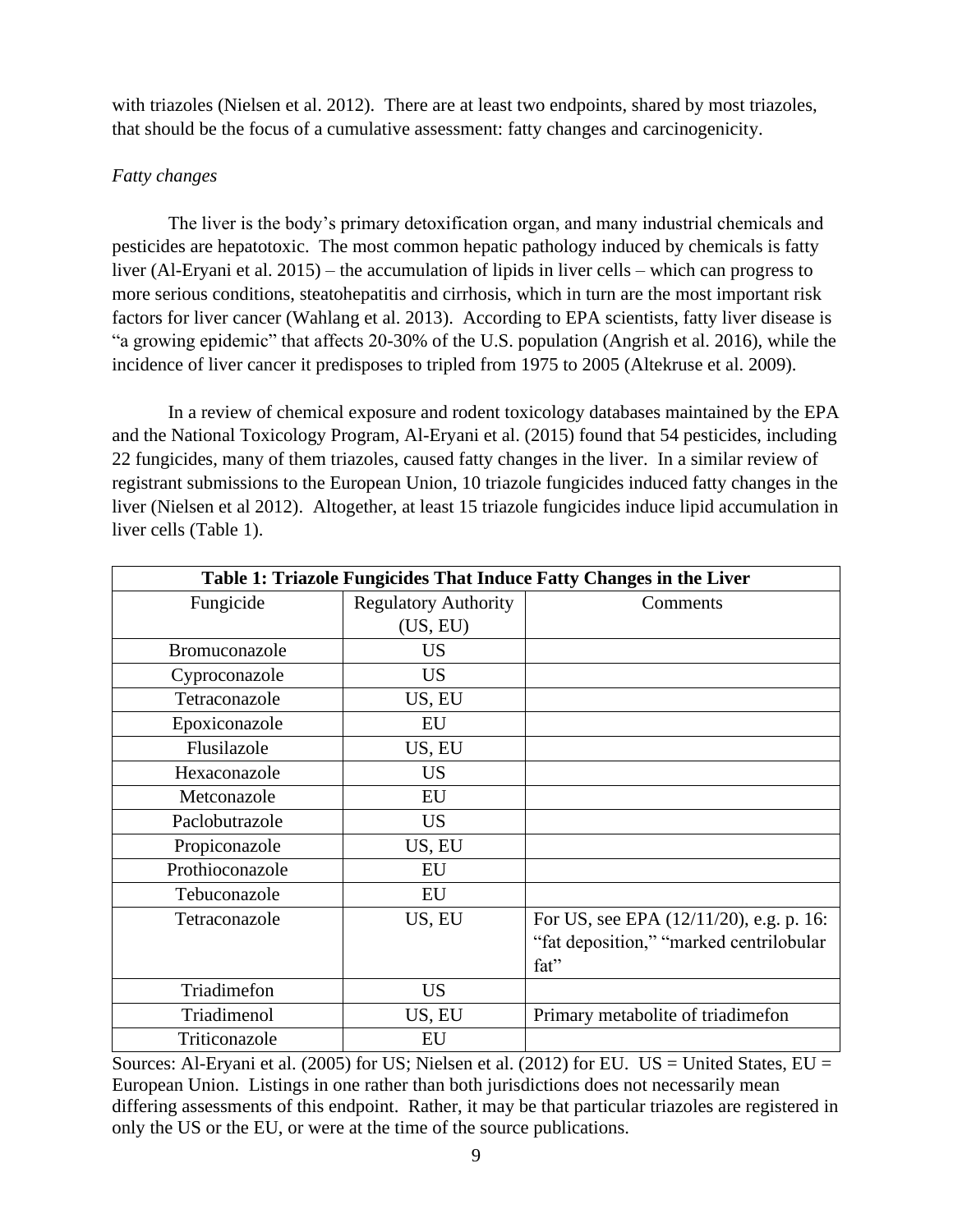Tetraconazole was shown to induce marked centrilobular fat and fat deposition in the livers of dogs and mice, respectively, and hepatocellular vacuolation in mice (EPA 12/11/20, pp. 16, 41-43). Difenoconazole, propiconazole and tebuconazole were shown to promote accumulation of triglycerides in human HepaRG cell culture, with all three activating the pregnane-X-receptor (PXR) (Lasch et al. 2021). The critical role of PXR was demonstrated by a second study of propiconazole and tebuconazole (Knebel et al. 2019). Both triazoles induced expression of steatosis-related genes and triglyceride accumulation in HepaRG cells via interactions with several nuclear receptors – the constitutive androstane receptor (CAR), peroxisome proliferator-activated receptor alpha (PPARα), and PXR. But in experiments with HepaRG subclones with knockouts of either PXR or CAR, triazole-induced triglyceride accumulation was abolished only with the PXR, not the CAR, knockout, demonstrating the critical role of PXR in mediating lipid accumulation triggered by triazoles.

Other studies provide still more supporting evidence. In a 28-day rat feeding trial with cyproconazole, epoxiconazole and prochloraz (an azole but not triazole fungicide), Heise et al. (2005) found hepatocellular hypertrophy and occasional necrosis of liver cells for all three compounds, increased absolute and relative liver weights for the two triazoles, and hepatic cell vacuolization with cyproconazole. A gene expression analysis found that triazoles induced expression of more than 30% of the genes in four toxicity pathways, including two involved in lipid metabolism: steatosis and phospholipidosis. Linkages between gene expression and histopathology were also found: vacuolization of hepatic cells is associated with steatosis; while cyproconazole also upregulated fatty acid synthase and transporter genes. Heise et al. (2007) tested combination of the same three fungicides in rats, and found similar effects as for the individual compounds, with dose additivity sufficient to account for combined effects. In 28-day rat feeding trials, Kwon et al. (2021) found that still another triazole, flutriafol, induced fatty infiltration of the liver by impairing liver metabolism and inducing apoptosis.

In a review article on the hepatic impacts of triazole fungicides, Marx-Stoelting et al. (2020) lay out adverse outcome pathways for liver hypertrophy and liver steatosis that link the molecular, cellular and tissue/organ level changes wrought by triazole exposure (see below). For hypertrophy, the molecular initiating events are triazole activation of the aryl hydrocarbon (AHR), CAR and PXR nuclear receptors, followed by four key events that mediate the adverse outcome on the tissue/organ level and hypertrophy of the liver:

- 1) Increased expression of CYP genes, with AHR, CAR and PXR preferentially but not exclusively inducing CYP families CPY1A1 and 1A2, CYP2B and CYP3A, respectively;
- 2) Increased expression of the corresponding CYP enzymes;
- 3) Proliferation of endoplasmic reticulum and other organelles to produce the additional CYP enzymes; and
- 4) Increased size of hepatic cells ensuing from the additional organelles.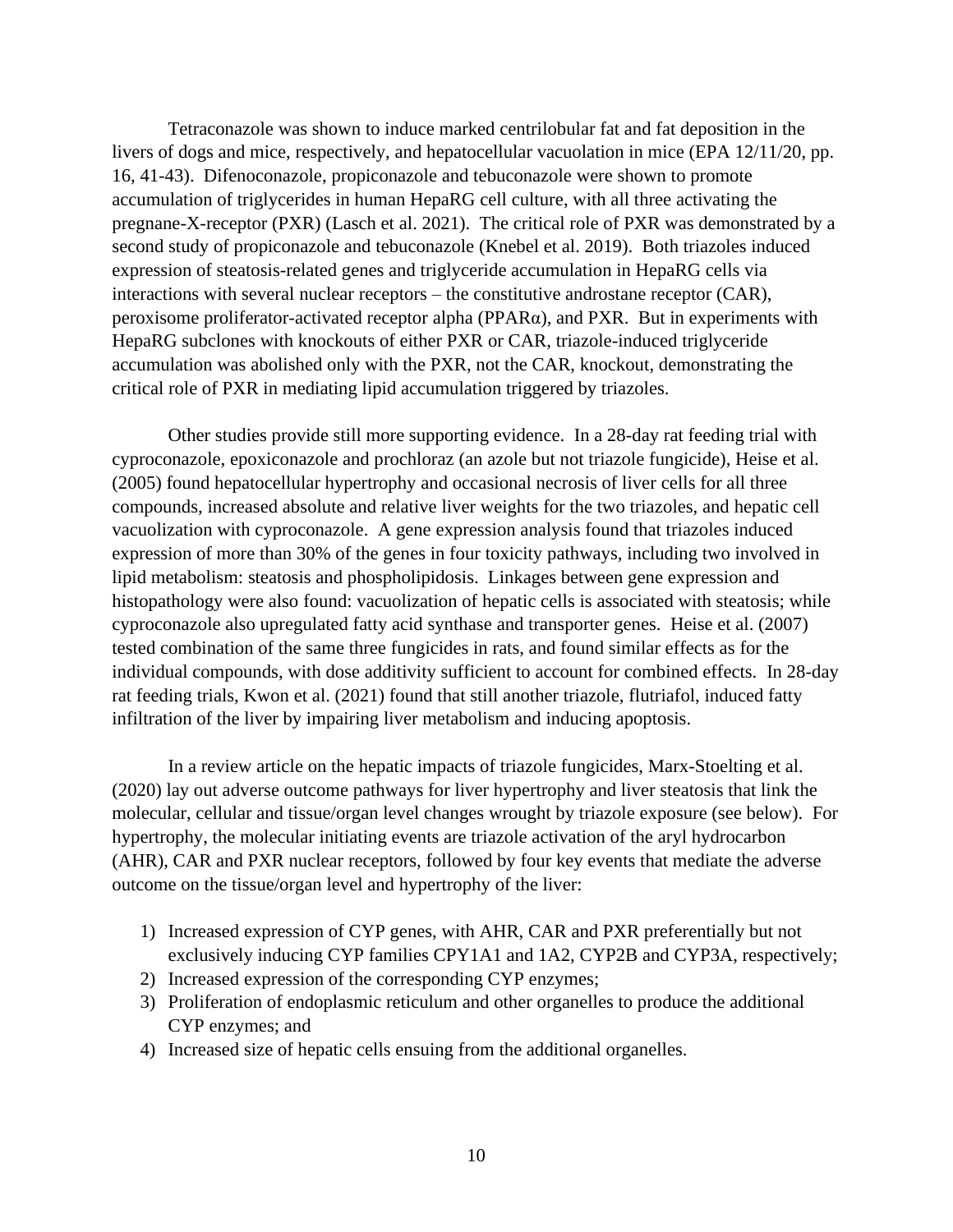

Figure 2. Schematic delineation of a nuclear receptor-dependent molecular pathway leading to hepatocellular hypertrophy. Nuclear receptor activation functions as molecular initiating event. Abbreviation: ER, endoplasmic reticulum.

Figure 2. Adverse Outcome Pathway for Liver Hypertrophy. Source: Marx-Stoelting et al. (2020).



Figure 3. Schematic delineation of the AOP for hepatocellular steatosis. The figure was adapted from [58]. Abbreviations: FXR, farnesoid-X-receptor, GR, glucocorticoid receptor.

Figure 3. Adverse Outcome Pathway for Liver Steatosis. Source: Marx-Stoelting et al. (2020).

Hypertrophy of hepatic cells and the liver is a sensitive indicator of liver damage, for instance lipid accumulation. The adverse outcome pathway for hepatic steatosis is more complicated than that for hypertrophy, in that it involves multiple molecular initiating events, each activating a different toxic pathway with different key events, the cumulative outcome of which is steatosis (see Fig. 3).

Not every triazole fungicide will initiate each of these pathways in the same way on the molecular level, nor is it reasonable to demand that they do, in order to find that triazoles constitute a common mechanism group. Each pathway contributes to the same outcome, steatosis, whether through inhibition of fatty acid degradation via activation of PPRAα, increased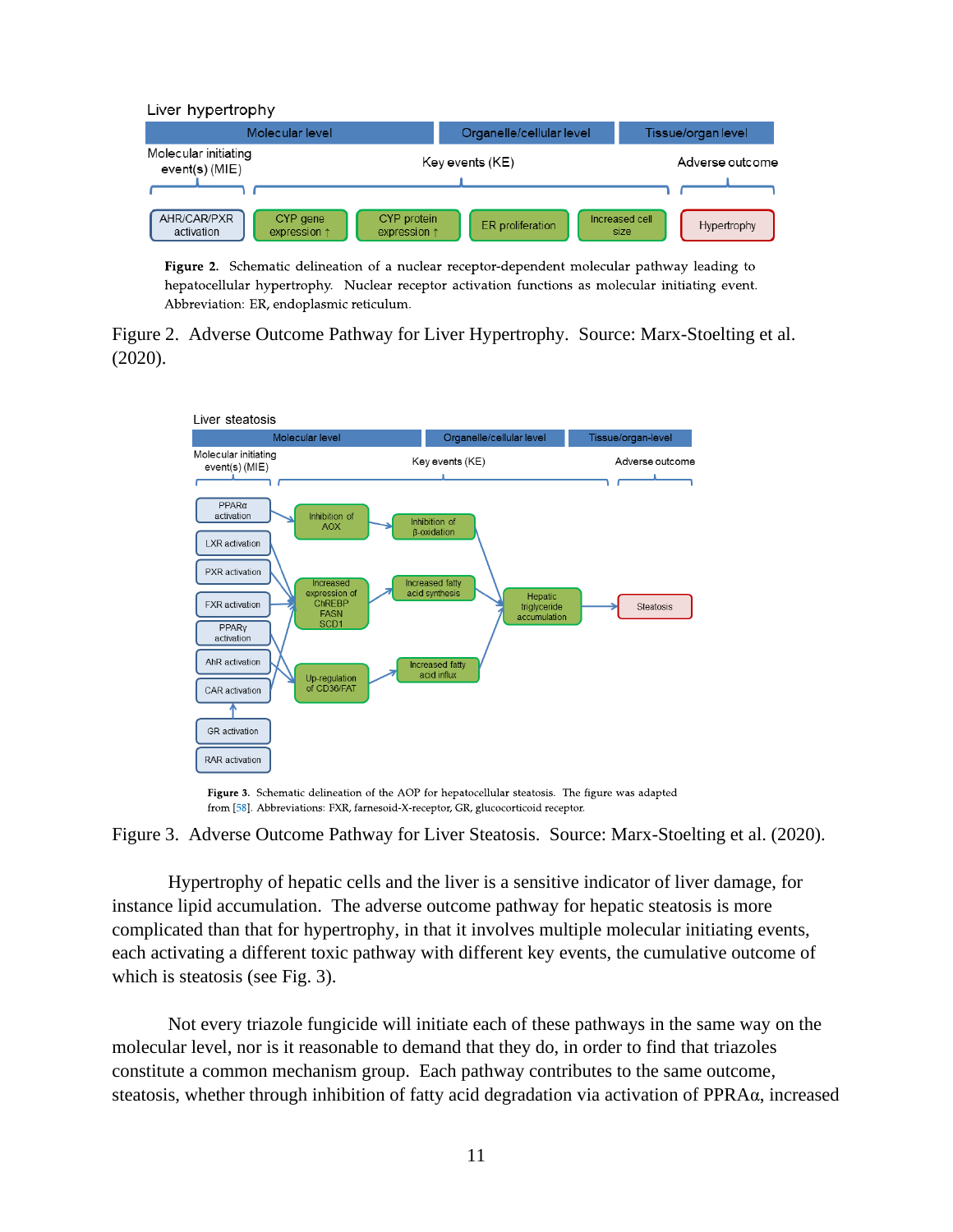fatty acid synthesis through upregulation of fatty acid synthase genes, and/or via increased influx of fatty acids into hepatic cells via increased expression of the corresponding transport gene.

The fact that at least 15 triazoles trigger fatty changes in the liver (Table 1), coupled with abundant evidence that they activate nuclear receptors (particularly PRX) in ways that lead to this outcome, is more than enough scientific justification to require EPA to conduct a cumulative exposure and risk assessment of triazole fungicides for this endpoint.

# *Carcinogenicity*

A second endpoint for which EPA must cumulatively assess triazoles is carcinogenicity. EPA itself recognized the need for this in 2000, when tetraconazole was first registered. The Agency's Carcinogenicity Peer Review Committee noted that tetraconazole was one of the seven triazole fungicides (out of 10) that induced liver tumors in mice (EPA 1/11/00). EPA had recognized and properly assigned weight to this striking common effect of triazole herbicides as long ago as 1994, in an assessment of difenoconazole: "Difenoconazole is a member of a class of chemicals, many of which have been associated with liver tumors in CD-1 mice" (EPA 7/27/94, p. 3). EPA then noted that eight structurally related triazole compounds have also been found to induce hepatocellular tumors (EPA 7/27/94, pp. 14-15). Six years later EPA made a similar argument to support its likely to be carcinogenic designation of tetraconazole (EPA 1/11/00). A review of EU regulatory submissions identified seven triazoles that induced neoplasms (Nielsen et al 2012), for a total of 13 (Table 2).

| <b>Table 2: Triazole Fungicides That Induce Tumors</b> |                                      |                           |  |
|--------------------------------------------------------|--------------------------------------|---------------------------|--|
| Fungicide                                              | <b>Regulatory Authority (US, EU)</b> | <b>Comments</b>           |  |
| Cyproconazole                                          | US                                   |                           |  |
| Tetraconazole                                          | US, EU                               |                           |  |
| Epoxiconazole                                          | EU                                   |                           |  |
| Etaconazole                                            | <b>US</b>                            |                           |  |
| Fenbuconazole                                          | <b>US</b>                            |                           |  |
| Flusilazole                                            | EU                                   |                           |  |
| Metconazole                                            | EU                                   |                           |  |
| Propiconazole                                          | US, EU                               |                           |  |
| Tebuconazole                                           | US, EU                               |                           |  |
| Tetraconazole                                          | US, EU                               |                           |  |
| Triadimefon                                            | <b>US</b>                            | Also referred as Bayleton |  |
| Triadimenol                                            | <b>US</b>                            | Primary metabolite of     |  |
|                                                        |                                      | triadimefon, aka Baytan   |  |
| Uniconazole                                            | US                                   |                           |  |

Sources: EPA (7/27/94) for US; Nielsen et al. (2012) for EU. US = United States, EU = European Union. Listings in one rather than both jurisdictions does not necessarily mean differing assessments of this endpoint. Rather, it may be that particular triazoles are registered in only the US or the EU, or were at the time of the source publications.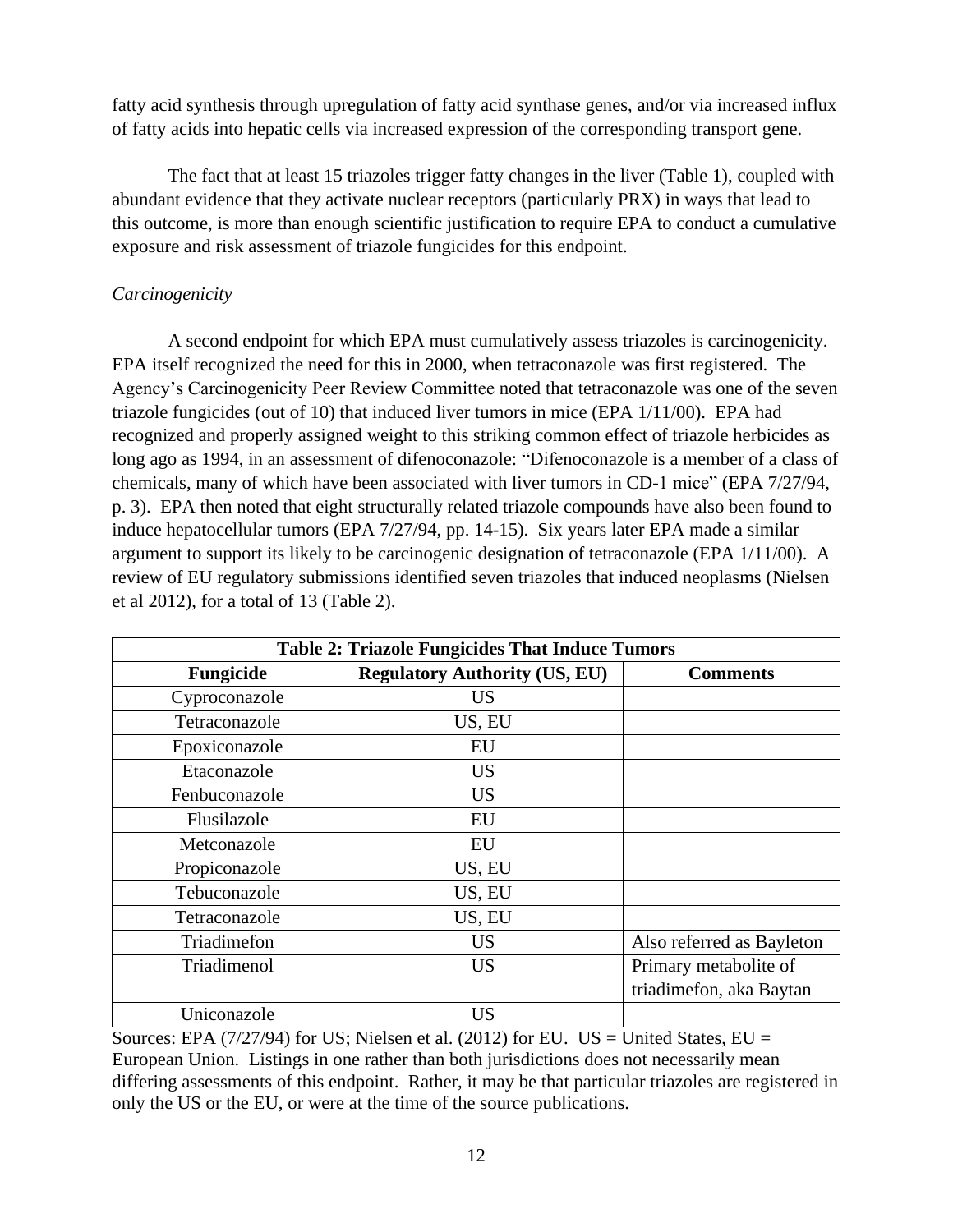Pesticide industry scientists tend to discount the carcinogenic effects of non-genotoxic, nuclear receptor-activating compounds (such as triazoles) in rodents as not relevant to humans (Elcombe et al. 2014). They do this by defining the mode of action of such compounds as equivalent to that of phenobarbital (PB), a model CAR activator that induces tumors in mice, but which epidemiology suggests may not induce tumors in humans. However, EPA Office of Research and Development scientists dispute this simplistic branding of rodent carcinogens that elicit some of the same hepatic toxicological responses as phenobarbital as then automatically irrelevant to humans (Nesnow et al. 2009). They showed that propiconazole and triadimefon, for instance, have gene expression profiles that differ substantially from phenobarbital's, their mechanisms of tumorigenic action are likely to differ, and hence the triazoles' induction of liver tumors in mice might well be relevant to humans.

Finally, the fact that so many triazoles induce hypertrophy, as well as steatosis, which is a risk factor for liver cancer, argues for the necessity of conducting a cumulative assessment of triazoles for liver cancer as well.

### **Cumulative Risk Assessment of 1,2,4-Triazole and its Conjugates**

Triazole fungicides share an eponymous structural feature, 1,2,4-triazole, a fivemembered aromatic ring comprising 3 nitrogen and 2 carbon atoms. 1,2,4-triazole and its conjugates (triazole-alanine and triazole acetic acid, TA and TAA, respectively) are common metabolites of these fungicides (EPA 2/7/06). Due to concerns over the toxicity of these metabolites, in the year 2000 EPA delayed granting any new triazole registrations pending more toxicology and exposure data for the metabolites (Ibid.).

To fill the data gaps, EPA issued a data call-in for studies on the developmental neurotoxicity, acute neurotoxicity, and carcinogenicity of free 1,2,4-triazole, and for a developmental toxicity study (rabbits) for both TA and TAA; a chronic rat study with neurological evaluations for TA; and a combined 90-day feeding/neurotoxicity study (rat) for TAA (Ibid., p. 6). The registrant group US Triazole Task Force (USTTF) did not respond to the 2002 call-in, and requested waivers from EPA in 2003 that EPA denied. The studies were still outstanding in 2005, when USTTF submitted renewed waiver requests (Ibid.).

To our knowledge, registrants to this day have not submitted the studies EPA demanded 15 years ago as a condition for any further registrations of triazoles (Ibid., p. 6).

### *Developmental Neurotoxicity (DNT) Study*

The developmental neurotoxicity (DNT) study is designed to capture adverse neurological impacts of a pesticide when a fetus's or infant's developing nervous system is exposed, an exposure window when incredibly low doses can have profoundly destabilizing effects on nervous system architecture. Lifelong adverse impacts such as reduced IQ, developmental delays and attention-deficit hyperactivity disorder have been linked to fetal/infant exposure to extremely low levels of chlorpyrifos, for instance. The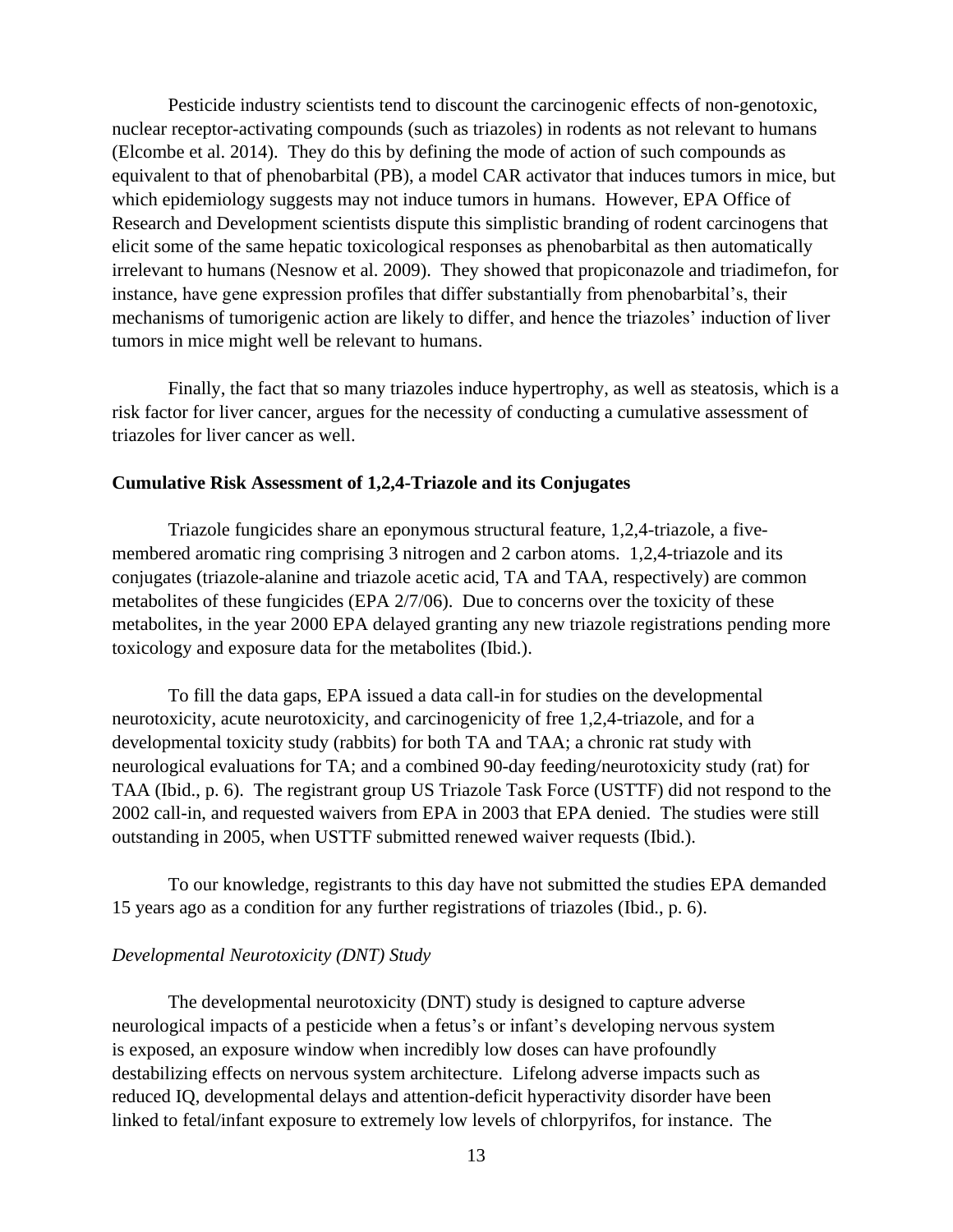DNT study was called for due to substantial evidence of 1,2,4-triazole's neurotoxicity in other animal trials, including:

- Neuropathological lesions in the brain and peripheral nervous system;
- Decreases in brain weight, including in offspring at doses that did not cause the same effect in adults in the rat reproduction study;
- Tremors, muscle fasciculations, decreased arousal, decreased rearing, decreased motor activity in rats, and excessive salivation, hyperpnea, lacrimation and head tilt in rabbits (Ibid., pp. 17, 20).

Registrants apparently decided to ignore EPA's demands, because the DNT study has still not been submitted (EPA 5/16/18, p. 22600). Neither did EPA cease registration of new uses and new triazoles until it had received this study, as it had demanded in 2006 (EPA 2/7/06, p. 6).

## *Chronic toxicity/carcinogenicity study*

EPA had also required a chronic toxicity/oncogenicity study on 1,2,4-triazole in male rats and female mice to determine whether this metabolite was the common cause of liver tumors found with so many triazoles (Ibid., p. 6). We find no record this study has been submitted either.

## *Developmental toxicity study in rabbits*

EPA demanded this study to fulfill "a particularly important data gap" for both TA and TAA because there were no rabbit tests with either of these compounds, the rabbit was the most sensitive species to 1,2,4-triazole, and because of the gravity of the adverse impact (mortality) ensuing from just a single dose of 1,2,4-triazole (45 mg/kg) in rabbits (Ibid., p. 47). We see no evidence these studies on TA or TAA have been submitted.

EPA applied arbitrary safety factors in an attempt to compensate for the missing studies, but has no way of knowing whether they are adequate. In any case, these safety factors are intended only as a temporary stopgap until the relevant studies are submitted, permitting a databased assessment. Here, the relevant studies have been outstanding for at least 15 years, a period during which EPA has issued numerous registrations for new uses of triazoles.

### **Cumulative Risk Assessment of Tetraconazole with Other Thyroid Toxins**

As described above, tetraconazole caused thyroid follicular cell hypertrophy and/or tumors in inhalation and carcinogenicity studies on rats. In a review of pesticide toxicology submissions and assessments of them by European regulators, Nielsen et al. (2012) assigned tetraconazole to a cumulative assessment group for thyroid toxicity, and to subgroups for pesticides that: 1) decreased serum levels of T3 and/or T4 hormones, 2) increased levels of thyroid-stimulating hormone (TSH), and 3) caused follicular cell hypertrophy/hyperplasia. The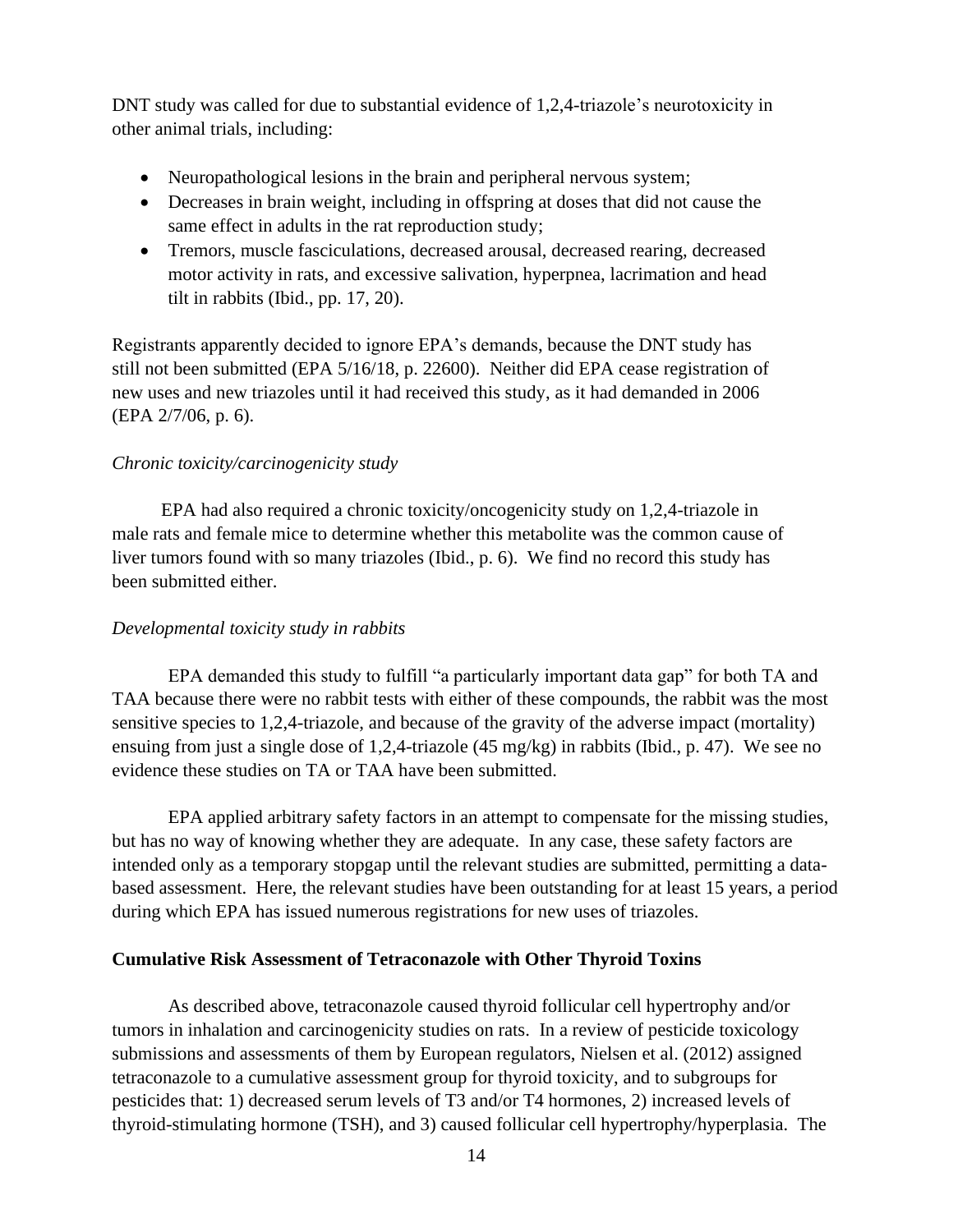European Food Safety Authority has also assigned tetraconazole to a cumulative assessment group for pesticides having adverse effects on the thyroid – namely hypothyroidism – and recommends a variety of different tests (e.g. analysis of T3, T4 and TSH hormone levels in repeat-dose animal studies) to ascertain whether liver enzyme induction is responsible for the thyroid effects, and to help determine their human relevance (EFSA 2019). As discussed above, EPA for some reason waived such additional studies to better elucidate the thyroid toxicity of tetraconazole.

While the cumulative assessments of triazole fungicides and their 1,2,4-triazole degradate discussed above are based on groups of compounds with structural similarity, it is interesting to note that the cumulative assessment groups for thyroid toxicity include quite dissimilar pesticides. European regulators are far ahead of EPA in this respect. While EPA has yet to even conduct an obviously needed cumulative assessment of triazoles (performed in 2009 by EFSA), European regulators are moving beyond structural similarity as the primary basis for constructing cumulative assessment groups, and working to base such groups on common toxic effects, and modes/mechanisms of such effects, irrespective of structure. The next necessary step would be to broaden cumulative assessments beyond pesticides, to encompass the universe of industrial chemicals to which humans are exposed.

# **Agricultural Triazole Use Breeds Resistance to Triazole Antifungal Drugs in Human Pathogens**

Fungal diseases are spiraling worldwide, with the global mortality rate from fungal infections now exceeding that from malaria or breast cancer, and rivalling deaths from tuberculosis and HIV (Fisher et al. 2018). There are nine times more antifungal compounds for crop disease than for animal infections, and just four classes of antifungals licensed for human use (Ibid.). Triazoles are the dominant compounds used to treat crops, animals and humans; are the only class used in both medicine and agriculture (ibid.).

Drivers of resistance in plant and human pathogens share some similarities. In modern industrial agriculture, breeding has long been primarily concerned with increasing yield, and conducted with use of pesticides to eliminate pest and disease pressure. These factors lead to loss of disease resistance, and increasing dependence on fungicides accompanied by accelerating resistance. Ever more people are at risk of fungal infection due to age, medical interventions, or HIV infections. Immune suppression with chemotherapy or organ transplantation increases susceptibility to opportunistic fungi, leading to greater use of antifungal drugs and pathogens resistant to them. Global movement of people and goods promotes rapid spread of fungal pathogens of crops and people (Ibid.).

*Candida auris* was first described in 2009 in Japan, and has spread worldwide primarily as a nosocomial pathogen resistant to all clinical antifungal medications (Ibid., Richtel and Jacobs 2019), one of several fungal pathogens on the rise (Fisher et al 2018).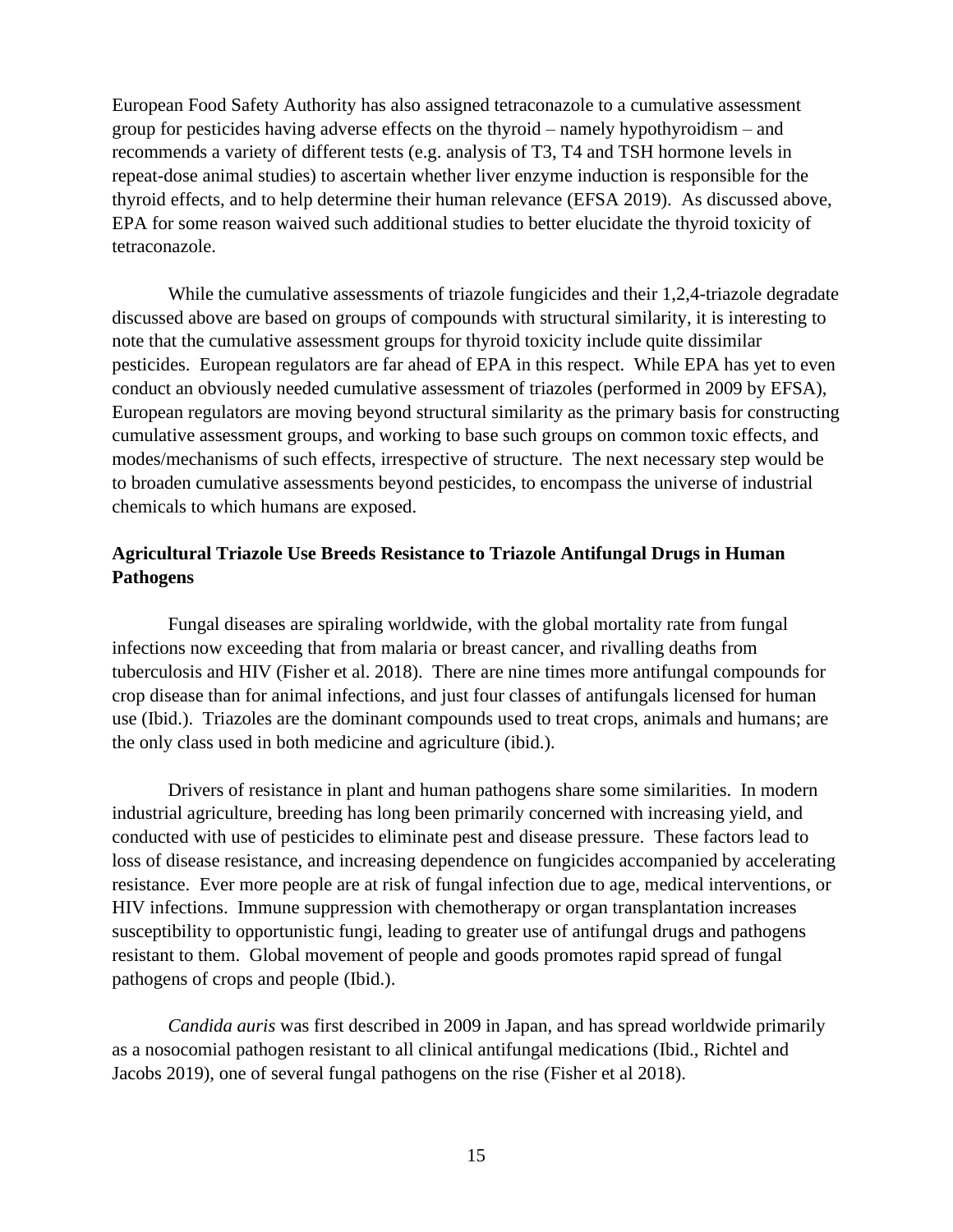Invasive aspergillosis is a serious and frequently fatal lung disease that mainly affects people who are immunocompromised: for instance, those recovering from tuberculosis, with pulmonary disease, or in conjunction with organ transplantation (for this discussion generally, see Toda et al. 2021 unless otherwise cited). It also afflicts millions of asthmatics worldwide, greatly exacerbating their disease, with conditions known as allergic bronchopulmonary aspergillosis and severe asthma with sensitization (Bowyer and Denning 2014).

The major pathogen of this disease is *Aspergillus fumigatus*, which is commonly found in the environment (e.g. decaying plant matter), has unusually high tolerance to heat and so propagates quite well in the human body, and is not known to cause plant disease. The major medications (and only ones available in oral form) used to treat this disease are triazole antifungal medicines such as itraconazole, voriconazole and posoconazole.

Over the past several decades, there has been an extremely concerning rise in invasive aspergillosis caused by *A. fumigatus* that is resistant to triazole antifungals; in such virtually untreatable infections, the mortality rate rises to 42-88%.

Resistant *A. fumigatus* has been reported in patients with aspergilloma undergoing longterm therapy with triazoles antifungals. In this disease, a fungal mass grows in a lung cavity, where it can reproduce. These resistant strains induced by medical antifungal use are characterized by a great diversity of resistance mechanisms (Snelders et al. 2012). However, there is a large and growing body of scientific literature demonstrating that agricultural use of triazole fungicides is another source of this growing resistance problem.

First, resistant strains of *A. fumigatus* have been isolated from triazole-naïve patients around the world, infections that cannot be due to treatment of these individuals with the antifungals. In addition, a disproportionate number of resistant strains isolated from patients in the Netherlands, an early site for emergence of this problem, have a particular resistance mechanism – a tandem repeat of 34 base pairs in the *cyp51* promoter region and a leucine to histidine substitution at codon 98 in the coding region (TR<sub>34</sub>/L98H) – that is also commonly found in the environment. This TR34/L98H strain was first cultured from a patient in the Netherlands in 1998, following close on the heels of a ramping up of agricultural triazole use there and in Europe generally from 1990-1996 (Snelders et al. 2012).

Moreover, the first medical antifungal (itraconazole) was only licensed in 1997 (Zhang J et al. 2017), very little time for it to have driven selection of the resistant strain noted above, even assuming the first TR34/L98H strain *discovered* in a patient were the first such to *emerge,* which appears unlikely. Additional reasons to doubt that medical use is responsible for all or even most resistance are, first, the miniscule amounts used to treat human disease relative to agricultural use; and the fact that itraconazole is excreted from the body in non-active form, making selection for resistance in sewage or receiving waters unlikely (Bowyer and Denning 2014).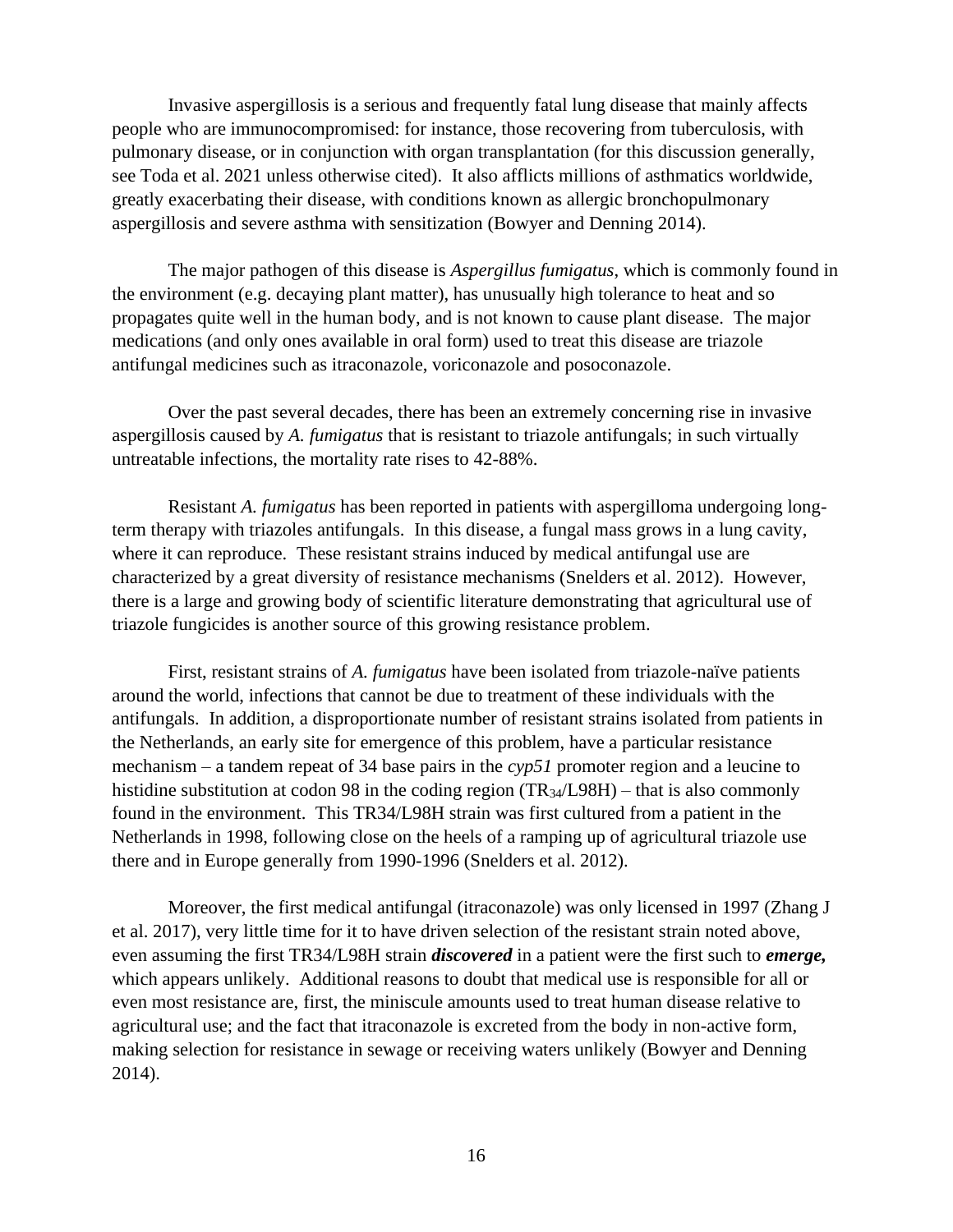Resistance could arise in any environment where triazole fungicides are used and decaying plant matter provides habitat for *A. fumigatus.* Several studies have assessed stockpiles of plant waste for *A. fumigatus* populations and for presence of agricultural triazoles and their breakdown products. Schoustra et al. (2019) examined stockpiles of dead flower bulbs, green materials, and wood chips, finding substantial populations of *A. fumigatus* in each, ranging from roughly  $10^3$  to  $10^5$  colony-forming units (CFUs)/gram. Triazoles and their degradation products were found in most (78%) of 41 samples, at concentrations ranging from 0.001 to 6.4 ppm. Another study by the same team similarly found on average  $10^5$  CFUs/gram plant waste inn 114 samples, and estimated a plant waste stockpile just 50 x 50 x 10 meters would contain 2.5 quadrillion  $(10^{15})$  spores. Roughly half of the isolates were triazole-resistant, with 90% resistant to both itraconazole (medical) and tebuconazole (agricultural). They also found a variety of resistance mechanisms (Zhang J et al. 2021).

*A. fumigatus* is a common component of bioaerosols, and it is estimated that an average person inhales 200 spores (conidia) each day (Dagenais and Keller 2009). Inhalation of *A. fumigatus* spores in the air is thought to be the major route of infection. Aerial dispersal of *A. fumigatus* from compost piles has been demonstrated, with a surge in release when the piles are turned, and substantial quantities then found in the downwind air (Millner et al. 1977, 1980).

A recent literature review found that 1,292 azole-resistant isolates of *A. fumigatus* had been identified worldwide, over one-third of which were from agricultural environments (Burks et al. 2021). Of the total, 57% were detected in soil, 17% in air, 11% in plant debris and 9% in compost (Ibid.). The intensity of agricultural triazole use is highest in European countries, particularly the Netherlands; it is no coincidence that this is where the majority of resistant *A. fumigatus* strains, and especially those from agricultural environments, have been found (Ibid.).

Resistance is also beginning to emerge in the United States, where *A. fumigatus* strains with environmental-origin resistance mutations have been isolated from clinics since 2015 (Hurst et al. 2017). Resistance is detected in agricultural environments as well. Hurst et al. (2017) found triazole-resistant, TR34/L98H strains of *A. fumigatus* in the crop debris, soil, and compost of Georgia peanut fields with a history of triazole exposure. Kang et al. (2020) isolated resistant strains with the other major environmental-origin mutation, TR46/Y121F/T289A, from samples taken from a strawberry field, pecan debris, and a compost pile (source plants not identified) in 56 sites in Georgia and Florida.

Importantly, Kang et al. (2020) confirmed the agricultural origin of clinically relevant, azole-resistant *A. fumigatus* strains. They did this by establishing that some strains collected from both clinical and agricultural settings had *additional* resistance to one or both of two classes of fungicide – quinone outside inhibitors (QoI's) and benzimidazoles – that are only used in agriculture.

Interestingly, the sites of agriculture-origin, azole-resistant *A. fumigatus* strains discovered in the U.S. thus far – pecans, peanuts, and strawberries – match three major uses of tetraconazole (and likely other triazole fungicides), including the two uses with the highest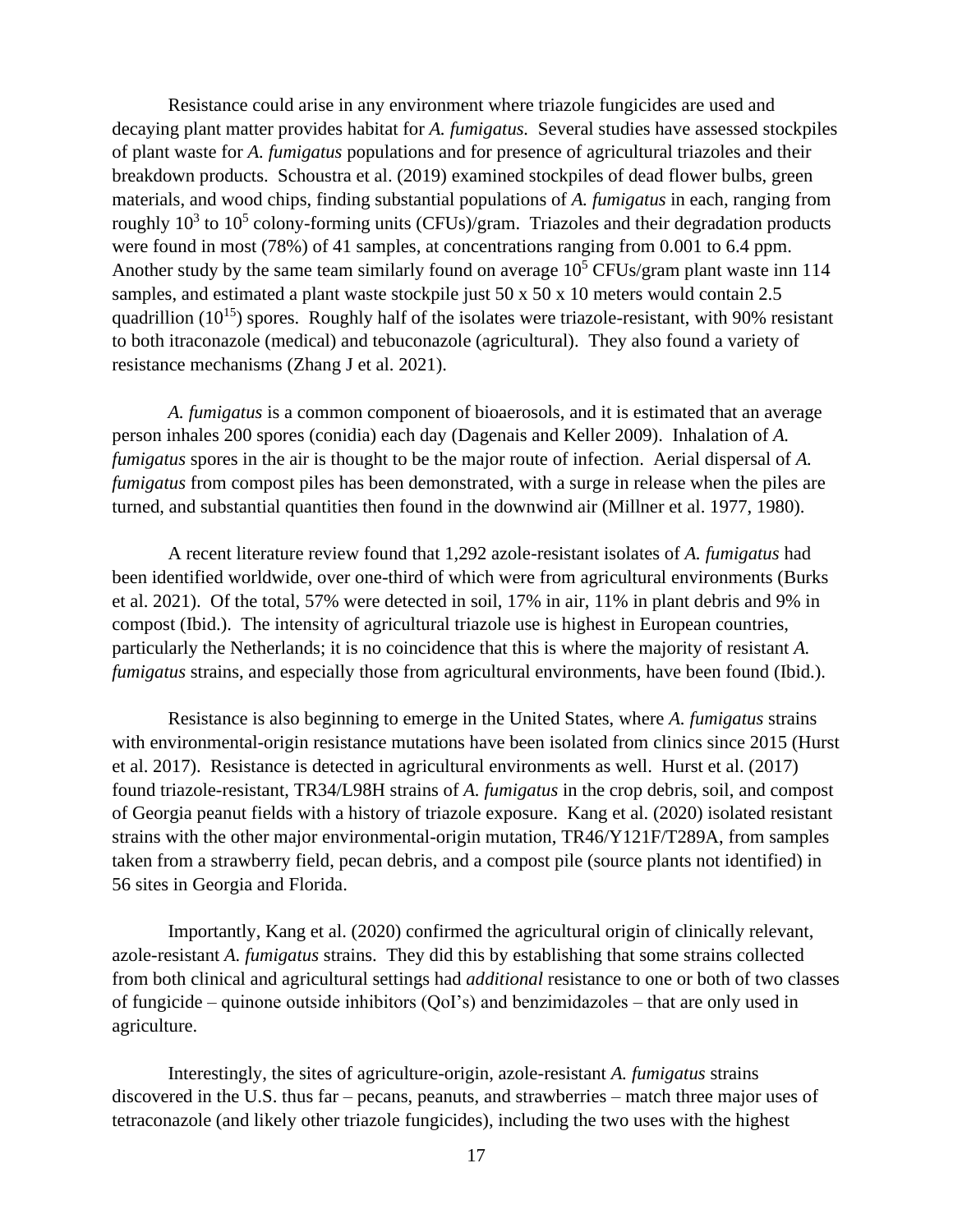permitted application rates (pecans: up to 0.126 lbs/acre, up to 4 applications per year; peanuts: up to 4 applications per season of 0.102 lbs/acre).

EPA must assess the public health threats posed by continued and expanding use of tetraconazole and other agricultural triazoles in terms of increasing resistance of human fungal pathogens

## **Tetraconazole's Environmental Persistence**

A key aspect of this fungicide's threat is its extreme persistence in the environment, which according to one review is second only to flutriafol among triazole fungicides (Roman et al. 2021).

Tetraconazole is extremely persistent in multiple laboratory and field tests, in soil and water. It is stable to abiotic hydrolysis (half-life 8,402 days); does not break down at all in aerobic soil metabolism studies (half-life: 44,126 days); and degrades very slowly in aquatic metabolism tests, with half-lives of 320-383 and 8,123 days in aerobic and anaerobic studies, respectively (EPA 12/2/20). While photolysis half-lives in both soil and water are considerably shorter, much of the tetraconazole in the environment will be shielded from light in the soil, and at deeper depths and sediments of aquatic bodies.

Terrestrial dissipation of tetraconazole is also a slow process. Roman et al. (2021) cite  $DT_{50}$  values of 136 days to 4.6 years; and a range of  $DT_{90}$  values from over 1 to more than 15 years. EPA also finds tetraconazole dissipates slowly in the field, with half-lives ranging from 91 to 800 days, and concludes: "These results indicate that tetraconazole has the potential to accumulate in soil with successive annual applications" (EPA 12/2/20, p. 19). Tetraconazole is also persistent in aquatic environments, and will migrate to and persist in benthic sediments (Ibid., p. 60).

Critically, EPA's exposure and risk assessments do not appear to account for the accumulation of tetraconazole over a single season or over years. This is a huge data gap that in itself invalidates EPA's latest risk assessments and argues strongly against the proposed interim registration decision.

To the extent EPA assumes tetraconazole will bind to soil organic matter or other soil components and thereby be rendered unavailable or neutralized, it is important to understand that we cannot predict with any certainty that tetraconazole residues that are bound today will remain so in the future, particularly in the context of multiple additions of numerous long-lived compounds to the soil over time (Barraclough et al. 2005).

## **Environmental Impacts and Assessment Deficiencies**

The rising use of tetraconazole is having unacceptable environmental impacts, including but not limited to threatened and endangered species. Unless otherwise noted, the following discussion is based on EPA (12/2/20).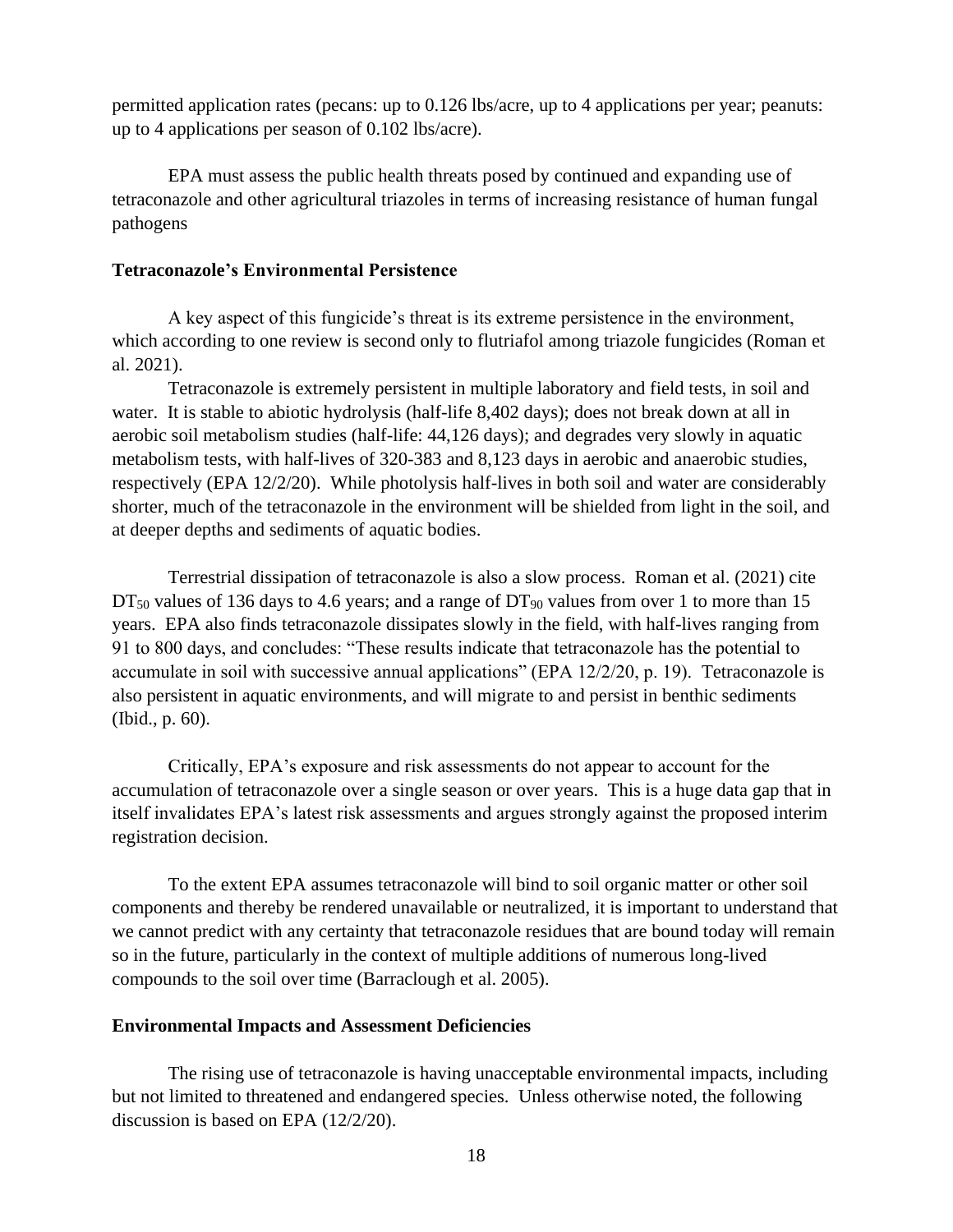#### *Risks to Aquatic Organisms*

EPA finds that tetraconazole is highly toxic to estuarine/marine invertebrates on an acute basis; and that chronic exposure shifts sex ratios in freshwater fish and reduces growth in estuarine/marine fish. Tetraconazole's lipophilicity (log  $K_{ow} = 3.56$ ) means it could bioconcentrate in aquatic food webs. Interestingly, Roman et al. (2021) find that tetraconazole is the most lipophilic of 14 triazoles, with a logP value of 4.4. Assuming this partition coefficient (P) is equivalent to the n-octanol/water coefficient  $(K_{ow})$  cited by EPA, tetraconazole might be more lipophilic than suggested by the registrant's study. This in turn would suggest a greater potential to bioaccumulate in fish than the bioconcentration factor in rainbow trout reported by the registrant of 39-42 L/kg wet weight, casting doubt on that study.

Tetraconazole exhibited synergistic acute effects on the rare minnow (*Gobiocypris rarus*) in binary mixtures with thiamethoxam or beta-cypermethrin, highlighting the importance of considering real-world situations in which aquatic organisms are exposed to multiple pesticides (Yang et al. 2021).

### *Risks to Terrestrial Vertebrates and Plants*

EPA assessed three tetraconazole use scenarios: grapes, sugar beets, and pecans. The Agency found a likelihood of acute and chronic adverse effects on birds, reptiles, and terrestrialphase amphibians; and chronic risks of concern for mammals (increased mortality and increased gestation time) as well. The chronic risks apply in particular to birds and mammals that feed on aquatic prey, given the potential for tetraconazole to bioaccumulate. Risks to terrestrial plants appear low based on registrant study results, but a significant 2016 incident suggests tetraconazole formulations may have the potential to harm plants as well. Sprayed together with compounds unlikely to harm plants on 97 acres of a grape vineyard, tetraconazole-based Mettle 125 may have been responsible for or contributed to 67 acres of blemished fruit (EPA 12/2/20, p. 60). Whether tetraconazole, additional ingredients in Mettle 125 ("other ingredients" comprise 88.4% of Mettle 125), or the combination, this incident illustrates the need for EPA to assess pesticides by formulation rather than by active ingredient only.

### *Risks to Terrestrial Invertebrates*

Honey bees are also threatened by tetraconazole on a chronic basis. Adults exposed to just 0.21 ug/bee (the lowest dose tested) experienced a 10.2% decline in food consumption, while the next higher dose of 0.86 ug/bee resulted in 50% mortality. A safe level of exposure (NOAEL) was not determined in this study. Registrants submitted three chronic oral toxicity studies for honey bee larvae. Neither of the two used to characterize chronic risk established a "safe dose" (NOAEL) either, since significant adverse effects were noted at the lowest dose in each study: 1) 23% increased mortality at 32 ug/larva in one study, and 2) 22% reduction in adult emergence at 1.63 ug/larva in the other. The registrant also conducted two semi-field tunnel studies that were deficient and could not be used due to serious deficiencies in their execution.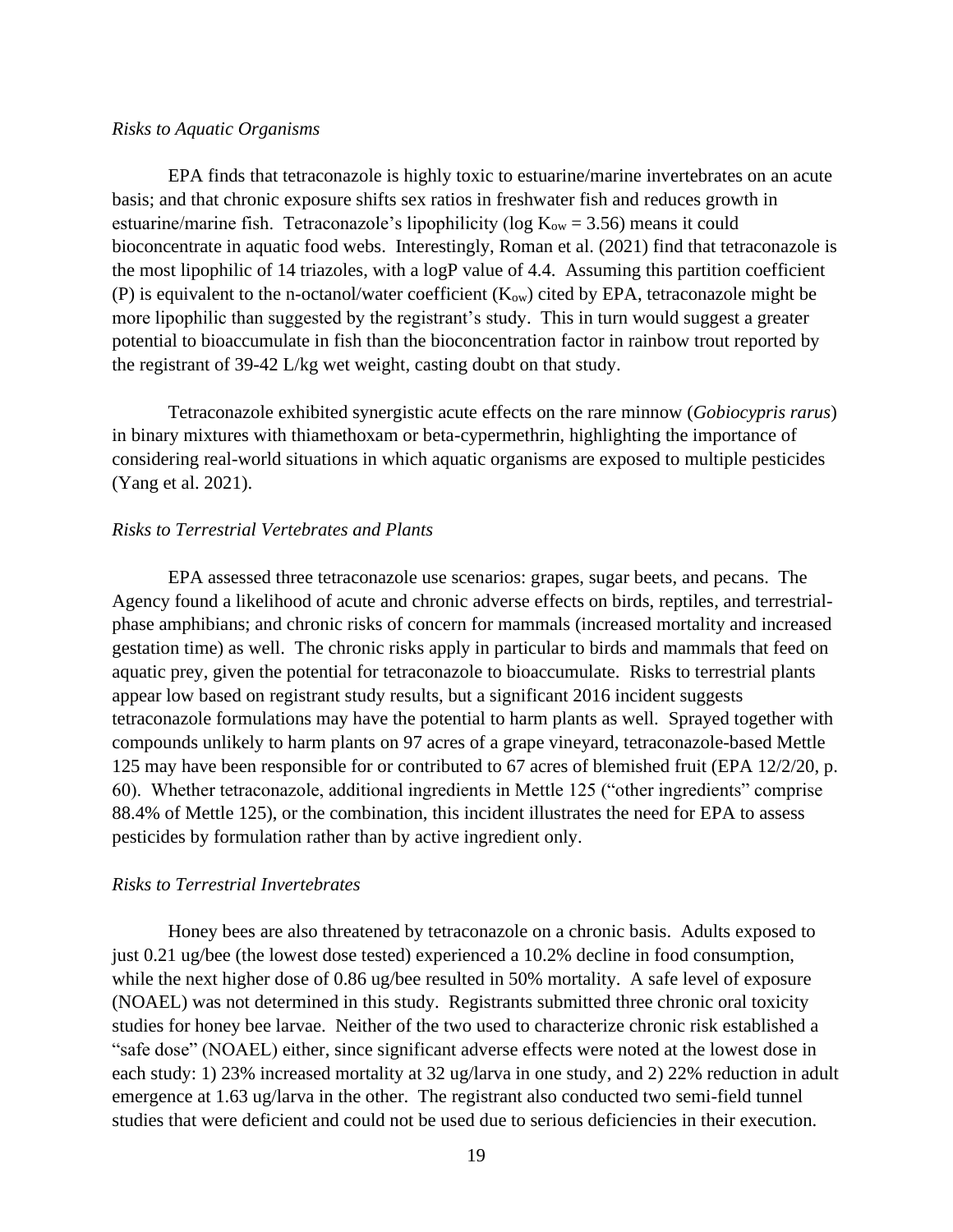EPA modeled exposure of adult worker honey bees to tetraconazole in nectar in various treated crops that are attractive to bees (EPA 12/2/20, Table 10-3, pp. 58-59). Based on these EECs and the chronic endpoint (LOAEL of 0.21 ug/bee, since no NOAEL was available), one can calculate pseudo risk quotients of: >2.0 for corn (pollen), >6.2 for berry vines, >9.0 for fruiting vegetables,  $>9.5$  for cucurbit vegetables (squash family),  $>11.4$  for soybeans, and  $>15.2$ for canola, peas, beans and peanuts.<sup>25</sup>

Tetraconazole residues have been detected in pollen and in bees themselves, along with many other pesticides (Roszko et al. 2016, Chauzat et al. 2009). Tetraconazole has been shown to synergize the toxicity to honey bees of nine different pyrethroid insecticides upon 7-day oral exposure; synergism was especially pronounced in binary mixtures with either lambdacyhalothrin or bifenthrin (Wang et al. 2020). Pilling and Jepson (1993) showed that the acute contact toxicity of lambda-cyhalothrin was synergized to varying degrees by nine different ergosterol biosynthesis inhibiting (EIB) fungicides in tests involving binary mixtures of the pyrethroid and each fungicide, with topical application of the respective mixture at typical application rates.

Azole fungicides have been shown to synergize non-pyrethroid insecticides as well. When sprayed on honey bees, a binary mixture of tetraconazole and imidacloprid synergistically increased the lethality of imidacloprid by 20% (Zhu et al. 2017). Raimets et al. (2018) found that the EIB fungicide imazalil increased the lethality to bumblebees of fipronil and thiamethoxam as well as the pyrethroid cypermethrin. The mechanism with respect to pyrethroids and perhaps the other insecticides is EIB fungicides' well-known inhibition of detoxifying cytochrome P450 enzymes in bees and other organisms (Cedergreen 2014).

In a study conducted in the United Kingdom, both neonicotinoids and fungicides were detected frequently in the pollen of oilseed rape and nearby wildflowers (David et al. 2016). They were also detected in pollen collected by honey bees and bumblebees and stored in colonies and nests, respectively, placed in the vicinity of the oilseed rape fields. Fungicides, including EIB fungicides like tebuconazole, comprised the majority of pesticide residue in pollen of both honey bees and bumble bees. However, bumblebee pollen had higher levels of pesticide residues, perhaps reflecting greater exposure to fungicides due to their ground-nesting habit, and bumblebees are thus likely even more threatened by EIB fungicides than honey bees.

Fungicides in honey bee pollen end up in bee bread, and have been shown to reduce the levels of beneficial fungi that ferment bee bread, with potentially adverse effects on larval and colony health, including reduced protection from microbial pathogens (Yoder et al. 2013).

EPA must go beyond collecting new studies on tetraconazole's toxicity to bees, and assess the impact on bees and other terrestrial invertebrates of aggregate exposure to azole fungicides, and these fungicides in combination with insecticides whose toxicity they synergize.

<sup>&</sup>lt;sup>25</sup> Pseudo-risk quotients because they are derived by dividing the EEC by the LOAEL, and since the unknown NOAEL will be lower than the LOAEL, the pseudo-risk quotients will be smaller than the actual ones.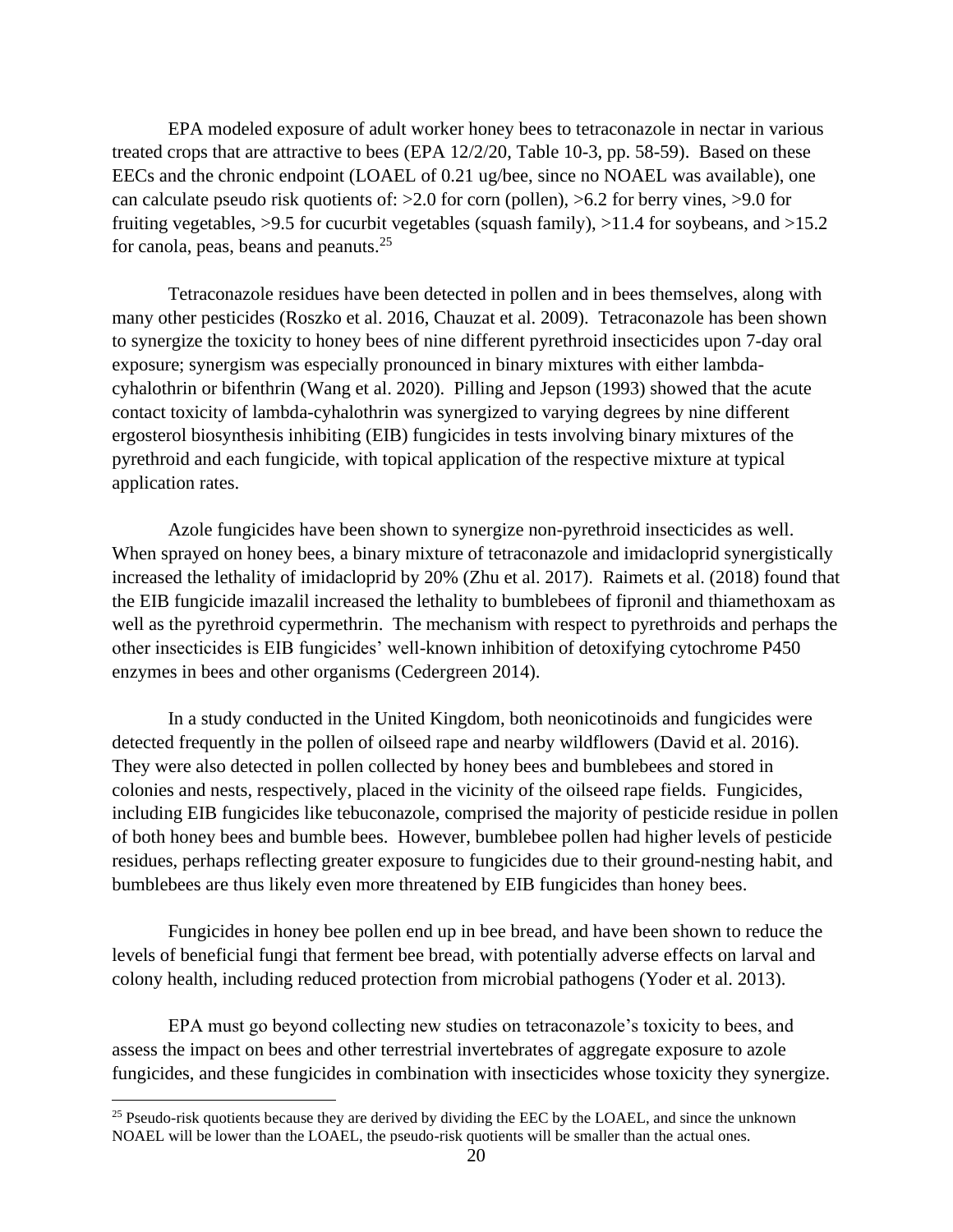### *Adverse Impacts on Soil Health*

EPA must assess the impacts of tetraconazole and triazoles fungicides, cumulative, on soil microbiota and soil health generally (Roman et al. 2021). For instance, there are obviously concerns that tetraconazole and other fungicides of its class could suppress the abundance and diversity of mycorrhizal fungi that are so critical for the nutrition and health of most plant species (e.g. Kjoller and Rosendahl 2000).

In short, tetraconazole poses serious ecological risks to several taxa, including mammals, birds and aquatic organisms. Its extreme persistence and lipophilicity exacerbate these threats, and mean it likely will bioaccumulate in aquatic food webs, and in sediments. Tetraconazole cannot be adequately assessed without a cumulative assessment of azole fungicides that have similar adverse effects, particularly suppression of detoxification mechanisms in bees. This suppression renders honey bees, bumblebees, and likely many other beneficial insects more susceptible to the toxic effects of pyrethroid and other insecticides. Finally, EPA should examine the effects of tetraconazole and other azole fungicides on beneficial soil microbiota, particularly mycorrhizal fungi.

## **Costs and Benefits**

## *Putative benefits*

Roughly 80% of tetraconazole use in the U.S. is on soybean and corn (Fig. 1). The following discussion will focus on these field crops.

While agronomists are disturbed by the dramatically increasing use of fungicides of all sorts, the concern is especially acute for use on field crops like corn and soybeans, which began around 2007 (see Hershman et al. 2011 and Wise and Mueller 2011 for the following discussion). These agronomists note that foliar fungicide applications were extremely rare on corn and soybeans until this time; to the small extent fungicides were used, it was for seed production or specialty corn varieties, where higher prices justified the expenditures.

Agronomists attribute the rise in fungicide use on corn and soybeans largely to marketing drives by fungicide manufacturers, who have had success selling farmers on fungicides for dubious "plant health" reasons rather than disease; to higher corn prices beginning in 2007; and to growers' prioritization of yield potential over disease-resistance in selection of corn hybrids. Another reason is bad agronomic practice – increased planting of corn-on-corn, which increases disease risk (Robertson and Mueller 2007). There is also a troubling "insurance treatment" approach to fungicide spraying that goes fundamentally against IPM principles to use a pesticide only when needed, and only when the expenditure delivers more benefit in yield than the cost of the pesticide and its application (Robertson and Mueller 2007).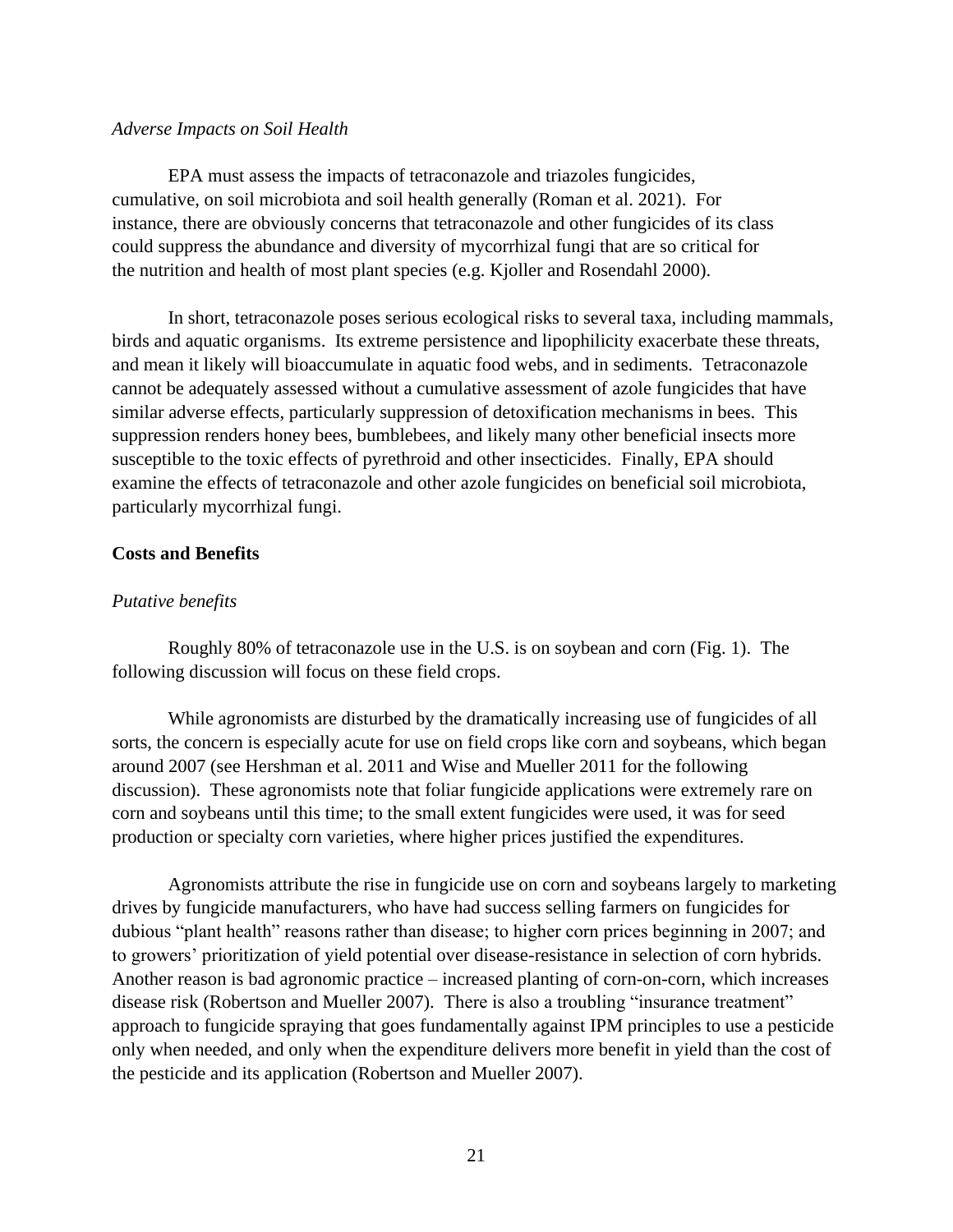EPA also needs to factor in alternatives to tetraconazole for disease control. In fact, an array of cultural practices like crop rotations and intercropping can greatly reduce fungal disease pressure and thus reduce or eliminate the "need" for fungicide treatments (Liebman and Wallace 2019). For instance, rotating strawberries with broccoli has proven to be an effective strategy to mitigate harm from the fungal disease Verticillium wilt (Shetty et al 1999).

### *Costs*

Resistance to triazole/DMI fungicides has been building steadily over years, and together with widespread resistance to strobilurin and other classes of fungicide is a serious problem.

"For decades, scientists have watched as fungi all over the world have become incrementally more and more resistant to DMI fungicides. The use of any fungicide for 'plant health' reasons increases the risk of developing resistance" (Hershman et al. 2011).

Clearly, superfluous use of fungicides like tetraconazole – as for "plant health" reasons – must be avoided at all costs to stem or at least slow resistance development. The costs of resistance in agricultural practice are dwarfed by the human costs (i.e. deaths) resulting from the growing resistance to antifungal drugs in fungal pathogens that is attributable in part to intensive use of tetraconazole and other triazoles (discussed above).

Tetraconazole's use on soybeans has risen dramatically since 2004 (essentially zero) to 2020 (about 267,000 lbs./year) (see Figure 1 and USDA NASS figures cited above). The fact that this large amount is applied to just 4% of soybean acres, with a rising trend, suggests the likelihood of dramatically increased use on this crop, often for no good reason.

Tetraconazole in corn first registered in 2013, and is also trending upward (Fig. 1). Thus, the area sprayed with tetraconazole or some other triazole fungicide every year in the common corn-soybean rotation is rising sharply (Toda et al. 2021, Toda et al. 2021 Supplemental). This will intensify selection pressure for resistant plant and human fungal pathogens across the Corn Belt, where just 15-20 years ago hardly anyone saw any need to spray fungicides on these crops at all. Cross-resistance among triazole herbicides is common. For instance, even the fungicide manufacturers' group Fungicide Resistance Action Committee has stated: "Generally wise to accept that cross resistance is present between DMI fungicides active against the same fungus." (FRAC 2021, p. 11).

## *Potential Mitigations*

EPA's proposed mitigations consist largely in toothless advisory statements on spray drift, environmental hazard, and surface water contamination that the Agency itself has admitted have no impact on the risks of concern. They are entirely inadequate to the task of reducing any of the risks tetraconazole poses to humans and non-human organisms, or the risks of resistance in agricultural or human pathogens.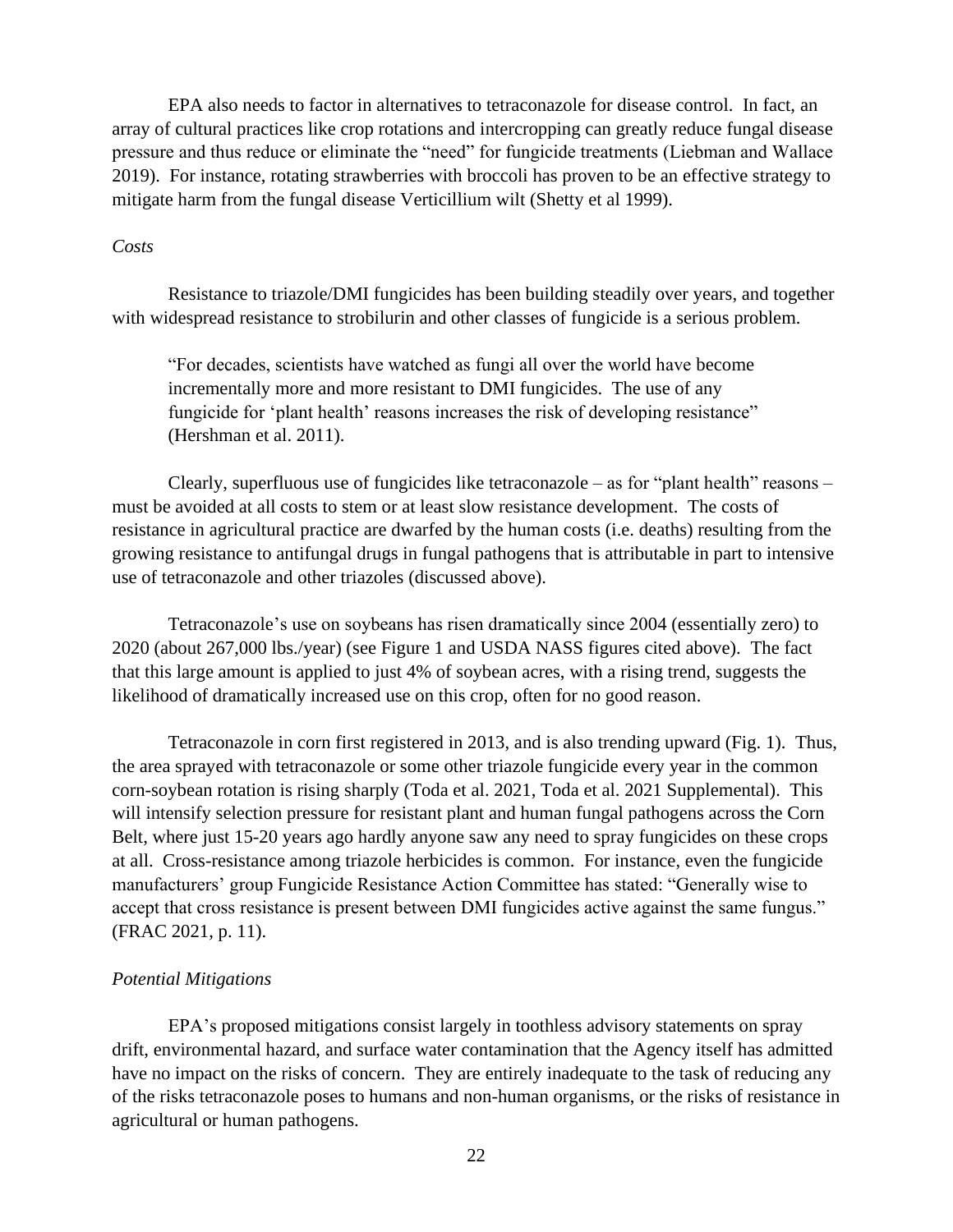Clearly, the many costs of renewing current uses of tetraconazole with this registration review decision far outweigh any putative and highly dubious benefits. This holds in particular for uses on soybeans and on corn, which should be canceled.

### **Threatened and Endangered Species**

EPA has not completed an assessment of tetraconazole for its impact on threatened and endangered species. EPA must comply with its duties under Section 7 of the Endangered Species Act (ESA) prior to finalizing its interim registration decision, as it is a separate, discretionary action that may affect species listed as threatened or endangered under the ESA. Because there are many acknowledged risks of concern of tetraconazole to a range of taxa, and imperiled species listed under the ESA are highly susceptive to additional threats, it is clear that listed species will continue to be put at risk with a registration review decision as EPA has proposed, and at still greater risk from registration of foliar use on corn.

Tetraconazole may affect numerous threatened and endangered species across the country including, but not limited to, the species listed below.

## **Fish**

| Neosho madtom   | Noturus placidus     |
|-----------------|----------------------|
| Pallid sturgeon | Scaphirhynchus albus |
| Topeka shiner   | Notropis topeka      |

## **Terrestial Invertebrates**

| Rusty patched bumblebee       | <b>Bombus</b> affinis           |
|-------------------------------|---------------------------------|
| Mitchell's Satyr Butterfly    | Neonympha mitchellii mitchellii |
| Poweshiek skipperling         | Oarisma poweshiek               |
| Monarch butterfly (candidate) | Danaus plexippus plexippus      |

### **Aquatic Invertebrates**

Rabbistfoot *Quadrula cylindrica cylindrica*

#### **Birds**

| Least tern     | Sternula antillarum |
|----------------|---------------------|
| Whooping crane | Grus americana      |
| Piping plover  | Charadrius melodus  |

EPA must complete endangered species consultation to ensure the registration does not jeopardize the existence of species protected as threatened or endangered under the ESA prior to finalizing its registration decision. Without having fulfilled this duty under the ESA, in consultation with the expert wildlife agencies, EPA cannot ensure no jeopardy for protected species. EPA claims its proposed label changes "are expected to reduce the extent of exposure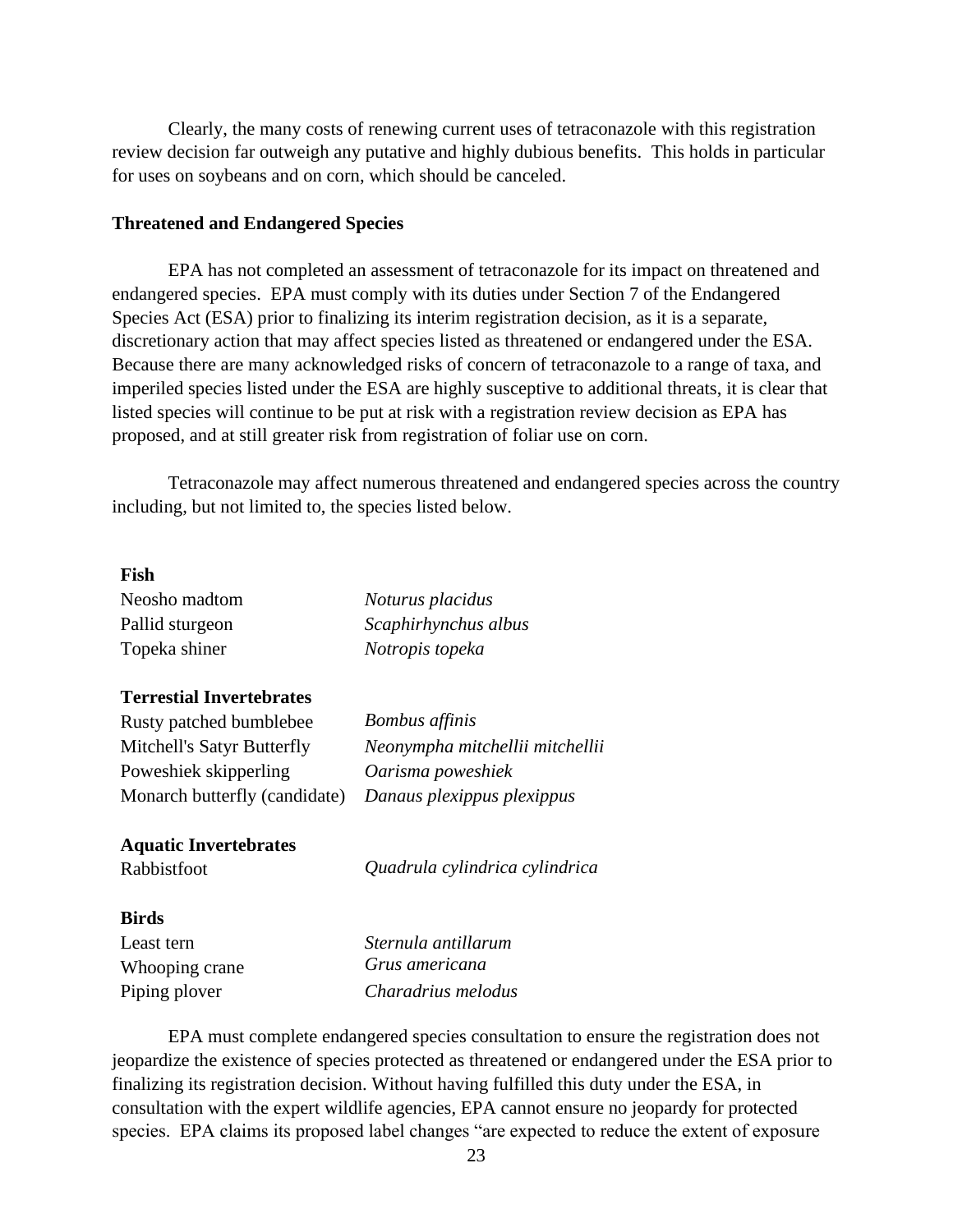and may reduce risk to listed species whose range and/or critical habitat co-occur with the use of tetraconazole" even though EPA "is not making a complete endangered species finding at this time."<sup>26</sup> However, without a full analysis and ESA consultation EPA cannot determine the full impacts of tetraconazole on ESA-listed species and their critical habitats and ensure that it will not jeopardize any of those species. What EPA is doing here is clearly not sufficient to comply with the ESA.

## **Conclusion**

Clearly, EPA has failed to properly assess the human health and environmental risks posed by tetraconazole in its proposed interim decision, and must revisit its assessment prior to any final decision. With regard to human health, CFS urges EPA to gather more data to assess tetraconazole's thyroid toxicity, and the toxicity of its degradates; to conduct a cumulative assessment of triazole fungicides for liver toxicity (steatosis and carcinogenicity) and adverse thyroid effects; to gather reliable data on dermal absorption of tetraconazole and use it together with inhalational exposure to assess occupational risk; and to complete its long overdue assessment of the 1,2,4-triazoles by collecting the needed studies. With regard to the environment, EPA must assess tetraconazole's effects on a variety of bee species (including ground-dwelling bumblebees) and other terrestrial invertebrates, particularly in combination with pyrethroid and other insecticides with which it exhibits synergy. EPA should investigate the impact of tetraconazole and azoles cumulatively on fungi that ferment bee bread and the consequences for honey bee colony health; and on beneficial soil microbes, particularly mycorrhizal fungi.

EPA must also assess the role tetraconazole and other triazole fungicides used in agriculture have played in selecting for human fungal pathogens that are resistant to medical azole antifungal drugs. Pathogens exhibiting increasing resistance include *Aspergillus fumigatus* and *Candida auris*. Resistant strains of each have become a huge, global public health threat, as the few antifungal drugs that can treat diseases such as invasive aspergillosis become ineffective.

EPA must also assess the threats posed by tetraconazole to threatened and endangered species, beginning with consultation with the expert agencies.

> Bill Freese, Science Director Center for Food Safety

<sup>26</sup> Proposed Interim Registration Decision at 19.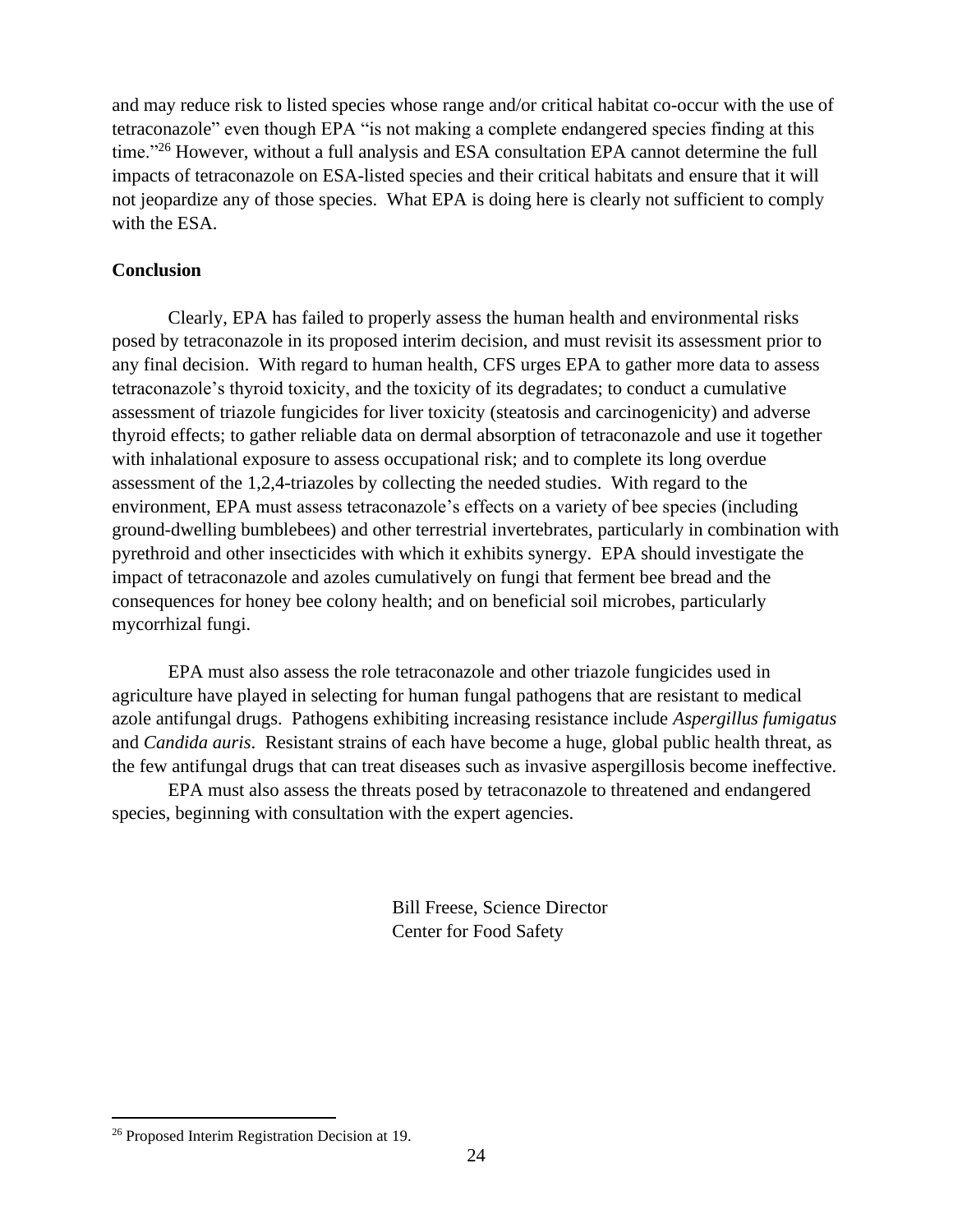## **References**

Al-Eryani L. et al. (2015). Identification of environmental chemicals associated with the development of toxicant-associated fatty liver disease in rodents. Toxicologic Pathology 43: 482-497.

Altekruse SF et al. (2009). Hepatocellular carcinoma incidence, mortality, and survival trends in the United States From 1975 to 2005. Journal of Clinical Oncology 27(9): 1485-91.

Amrhein V et al. (2019). Retire statistical significance. Nature 567: 305-307 (March 21, 2019).

Angrish MM et al. (2016). Tipping the balance: Hepatotoxicity and the four apical key events of hepatic steatosis. Toxicol. Sci. 150(2): 261-268.

Barraclough D et al. (2005). Bound residues: environmental solution or future problem? Environmental Pollution 133: 85-90.

Bowyer P and Denning DW (2014). Environmental fungicides and triazole resistance in *Aspergillus*. Pest Management Science 70(2): 173-178.

Burks C et al. (2021). Azole-resistant *Aspergillus fumigatus* in the environment: identifying key reservoirs and hotspots of antifungal resistance. PLoS Pathogens 17(7): e1009711.

Cedergreen N (2014). Quantifying Synergy: A Systematic Review of Mixture Toxicity Studies within Environmental Toxicology. PLoS ONE 9(5): e96580.

Chauzat M-P et al. (2009). Influence of Pesticide Residues on Honey Bee (Hymenoptera: Apidae) Colony Health in France. Environmental Entomology 38(3): 514-523.

Dagenais TRT and Keller NP (2009). Pathogenesis of *Aspergillus fumigatus* in Invasive Aspergillosis. Clinical Microbiology Reviews 22(3): 447-64.

David A et al. (2016). Widespread contamination of wildflower and bee-collected pollen with complex mixtures of neonicotinoids and fungicides commonly applied to crops. Environment International 88: 169-178.

EFSA (2019). Establishment of cumulative assessment groups of pesticides for their effets on the thyroid. European Food Safety Authority, EFSA Journal 2019; 17(9): 5801.

EFSA (2011). Conclusion on the peer review of the pesticide risk assessment of the active substance tetraconazole. European Food Safety Authority, EFSA Journal 9(1): 1967.

EFSA (2009). Scientific Opinion on Risk Assessment for a Selected Group of Pesticides from the Triazole Group to Test Possible Methodologies to Assess Cumulative Effects from Exposure through Food from these Pesticides on Human Health. European Food Safety Authority, EFSA Journal 7 (9); 1167.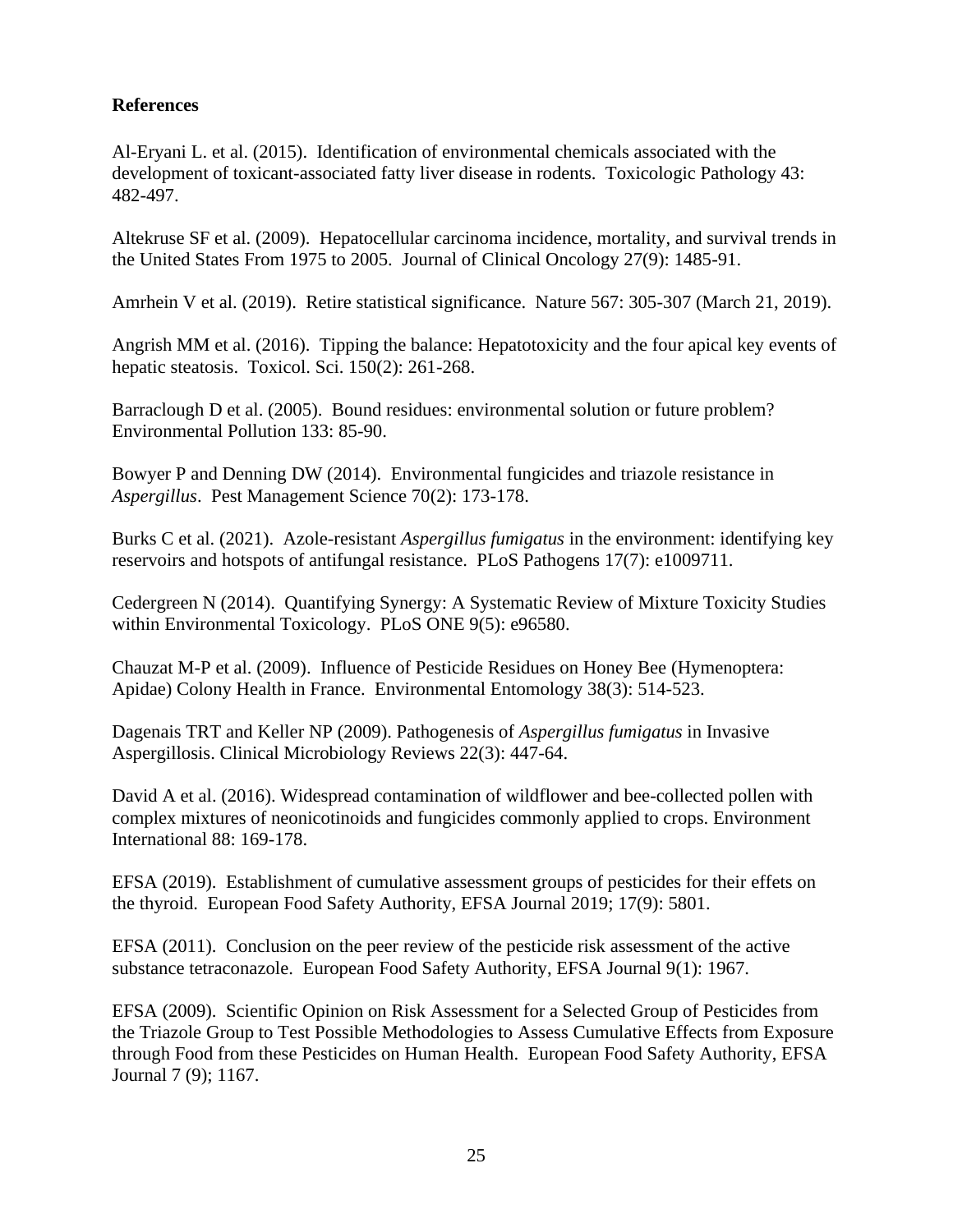Elcombe CR et al. (2014). Mode of action and human relevance analysis for nuclear receptormediated liver toxicity: A case study with phenobarbital as a model constitutive androstane receptor (CAR) activator. Crit. Rev. Toxicol. 44(1): 64-82.

EPA (2021). Tetraconazole: Proposed Interim Registration Review Decision, Case No. 7043. EPA, September 2021.

EPA (6/28/21). Oxyfluorfen: Proposed Interim Registration Review Decision, Case Number 2490. EPA, June 28, 2021.

EPA (12/11/20). Tetraconazole. Draft Human Health Risk Assessment for Registration Review. EPA, December 11, 2020.

EPA (12/2/20). Tetraconazole: Draft Ecological Risk Assessment for Registration Review. EPA, December 2, 2020.

EPA (2018). Implementing the Pesticide Registration Improvement Act – Fiscal Year 2018. 15<sup>th</sup> Annual Report, EPA, 2018.

EPA (5/16/18). Tebuconazole: Pesticide Tolerances. 83 Fed. Reg. 22595-601 at 22600 (May 16, 2018).

EPA (4/12/16). Pesticide Cumulative Risk Assessment: Framework for Screening Analysis Purpose, EPA, April 12, 2016. EPA-HQ-OPP-2015-0422-0019.

EPA (2/7/06). 1,2,4-Triazole, Triazole Alanine, Triazole Acetic Acid: Human Health Aggregate Risk Assessment in Support of Reregistration and Registration Actions for Triazole-derivative Fungicide Compounds. EPA, February 7, 2006.

EPA (2005). Tetraconazole Fact Sheet. EPA, April 2005.

EPA (1/14/02). Guidance on Cumulative Risk Assessment of Pesticide Chemicals That Have a Common Mechanism of Toxicity, EPA, January 14, 2002.

EPA (5/18/00). Tetraconazole use on sugar beets. Evaluation of residue data and analytical methods. EPA, May 18, 2000.

[https://www3.epa.gov/pesticides/chem\\_search/cleared\\_reviews/csr\\_PC-120603\\_18-May-](https://www3.epa.gov/pesticides/chem_search/cleared_reviews/csr_PC-120603_18-May-00_b.pdf)[00\\_b.pdf.](https://www3.epa.gov/pesticides/chem_search/cleared_reviews/csr_PC-120603_18-May-00_b.pdf)

EPA (1/11/00). Tetraconazole – Report of the Cancer Assessment Review Committee. EPA, January 11, 2000.

[https://archive.epa.gov/pesticides/chemicalsearch/chemical/foia/web/pdf/120603/120603-](https://archive.epa.gov/pesticides/chemicalsearch/chemical/foia/web/pdf/120603/120603-002.pdf) [002.pdf.](https://archive.epa.gov/pesticides/chemicalsearch/chemical/foia/web/pdf/120603/120603-002.pdf)

EPA (1/29/99). Guidance for Identifying Pesticide Chemicals and Other Substances That Have a Common Mechanism of Toxicity, EPA, January 29, 1999.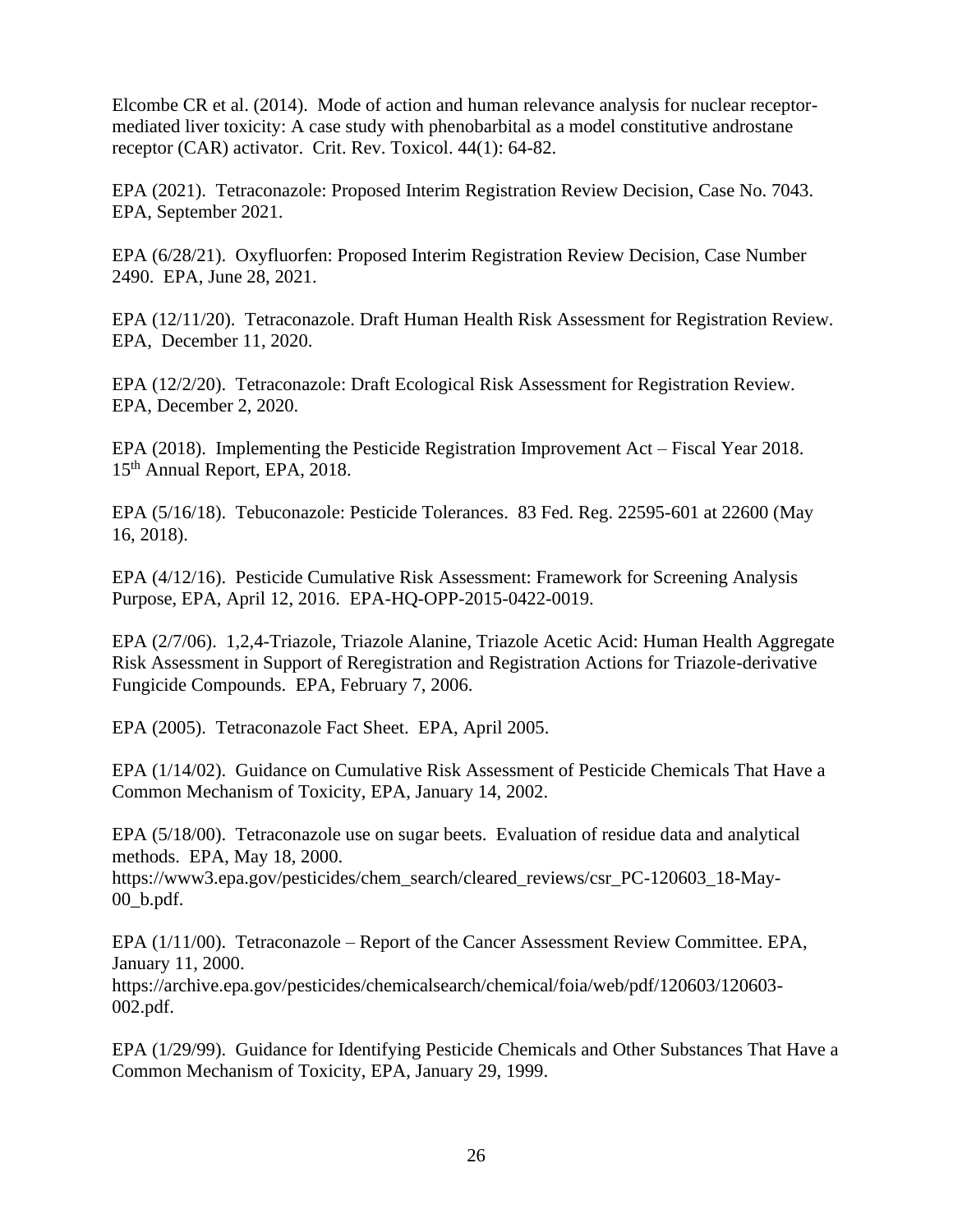EPA (1998). Health Effects Test Guidelines. OPPTS 870.7600: Dermal Penetration. EPA 712- C-98-350, August 1998.

EPA (7/27/94). Carcinogenicity Peer Review of Difenoconazole. EPA, July 27, 1994.

Fisher MC et al. (2018). Worldwide emergence of resistance to antifungal drugs challenges human health and food security. Science 360: 739-42 (May 18, 29018).

FRAC (2021). FRAC Code List 2021:Fungal control agents sorted by cross resistance pattern and mode of action (including coding for FRAC Groups on product labels). Fungicide Resistance Action Committee, 2021.

Heise T et al. (2017). Hepatotoxic combination effects of three azole fungicides in a broad dose range. Arch Toxicol 92(2): 859-872.

Heise T, Schmidt F, Knebel C et al (2015). Hepatotoxic effects of (tri)azole fungicides in a broad dose range. Arch Toxicol 89(11): 2105–2117. [https://doi.org/10.1007/s00204-014-1336-1.](https://doi.org/10.1007/s00204-014-1336-1)

Hershman DE, Vincelli P and Kaiser CA (2011). Foliar Fungicide Use in Corn and Soybeans. University of Kentucky College of Agriculture, Plant Pathology Fact Sheet, PPFS-GEN-12, October 2011.

Hurst SF et al. (2017). Isolation of azole-resistant Aspergillus fumigatus from the environment in the south-eastern USA. Journal of Antimicrobial Chemotherapy 72(9): 2443-46.

Kang SE et al. (2020). Evidence for the agricultural origin of antimicrobial resistance in a fungal pathogen of humans. G3 Genes|Genomes|Genetics, jkab427, <https://doi.org/10.1093/g3journal/jkab427>

Kjoller R and Rosendahl S (2000). Effects of fungicides on arbuscular mycorrhizal fungi: differential responses in alkaline phosphatase activity of external and internal hyphae. Biol Fertil Soils 31: 361-365.

Knebel C et al (2019). Pregnane X receptor mediates steatotic effects of propiconazole and tebuconazole in human liver cell lines. Archives of Toxicology 93(5): 1311-22.

Kwon H-C et al (2021). Effects of Flutriafol Fungicide on the Lipid Accumulation in Human Liver Cells and Rat Liver. Foods 10: 1346.

Lasch A et al (2021). More than additive effects on liver triglyceride accumulation by combinations of steatotic and non‐steatotic pesticides in HepaRG cells. Archives of Toxicology 95: 1397-1411.

Liebman A and Wallace R (2019). A factory farm fungus among us. Agroecology and Rural Economics Research Corps, April 10, 2019. [https://arerc.wordpress.com/2019/04/10/a-factory](https://arerc.wordpress.com/2019/04/10/a-factory-farm-fungus-among-us/)[farm-fungus-among-us/.](https://arerc.wordpress.com/2019/04/10/a-factory-farm-fungus-among-us/)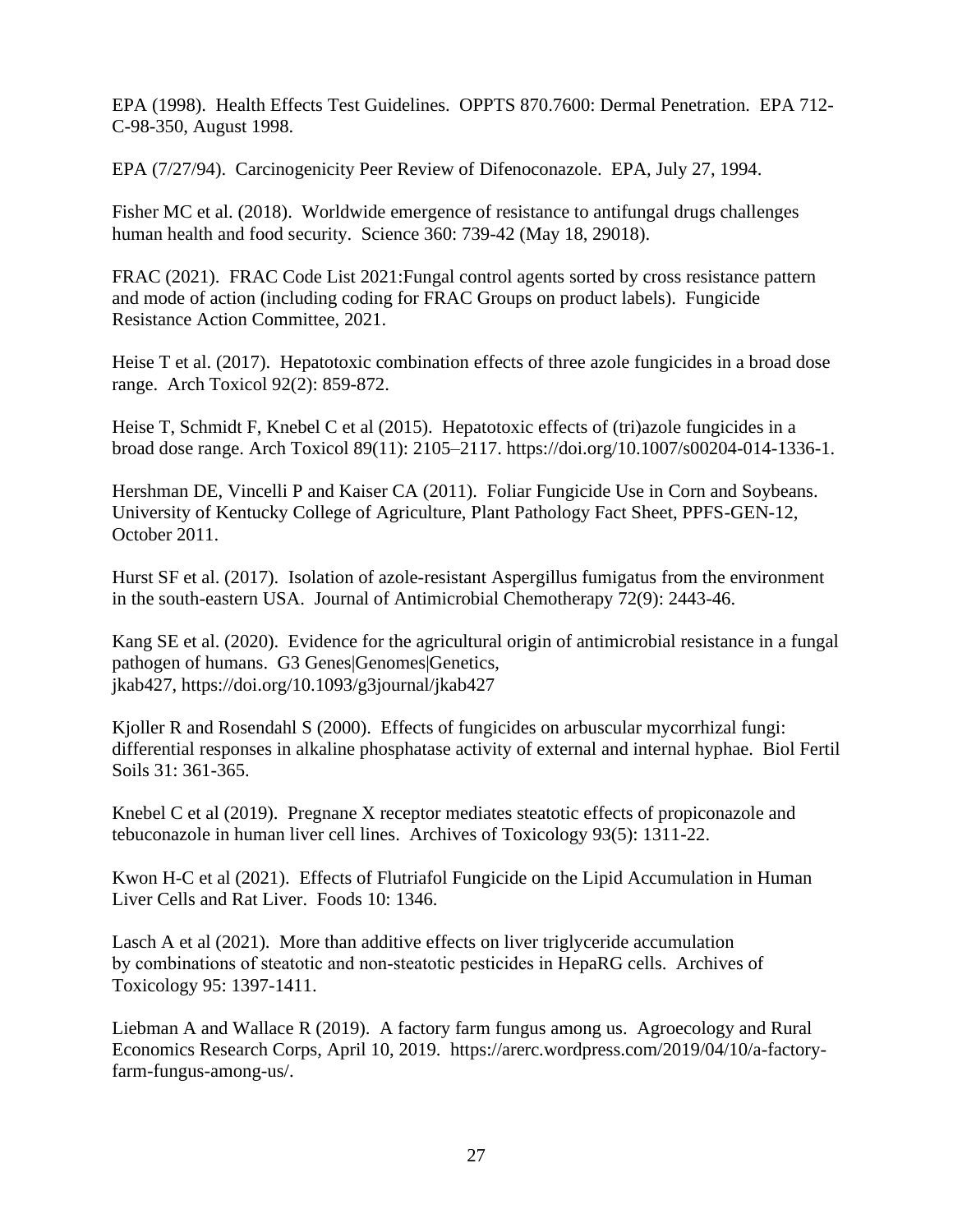Marx-Stoelting P et al (2020). The Connection of Azole Fungicides with Xeno-Sensing Nuclear Receptors, Drug Metabolism and Hepatotoxicity. Cells 9: 1192; doi:10.3390/cells9051192.

Millner PD et al. (1980). Dispersal of *Aspergillus fumigatus* from sewage sludge compost piles subjected to mechanical agitation in open air. Applied and Environmental Microbiology 39(5): 1000-09.

Millner PD et al. (1977). Occurrence of *Aspergillus fumigatus* during composting of sewage sludge. Applied and Environmental Microbiology 34(6): 765-772.

Nesnow et al. (2009). Discrimination of Tumorigenic Triazole Conazoles from Phenobarbital by Transcriptional Analyses of Mouse Liver Gene Expression. Toxicological Sciences 110(1): 68- 83.

Nielsen E. et al. (2012). Identification of Cumulative Assessment Groups of Pesticides, External Scientific Report Submitted to EFSA [European Food Safety Authority]. National Food Institute, Technical University of Denmark, 2012

Pilling ED and Jepson PC (1993). Synergism between EBI fungicides and a pyrethroid insecticide in the honeybee (*Apis mellifera*). Pesticide Science 39: 293-297.

Raimets R et al. (2018). Synergistic interactions between a variety of insecticides and an EBI fungicide in dietary exposures of bumble bees (*Bombus terrestris L.*). Pest Management Science 74(3): 541-546.

Richtel M ad Jacobs A (2019). A Mysterious Infection, Spanning the Globe in a Climate of Secrecy: The rise of Candida auris embodies a serious and growing public health threat: drugresistant germs. The New York Times, April 6, 2019.

Robertson A and Mueller D (2007). Before applying fungicides to corn: Stop! Look! Consider! Iowa State University Extension and Outreach, July 2, 2007. [https://crops.extension.iastate.edu/encyclopedia/applying-fungicides-corn-stop-look-consider.](https://crops.extension.iastate.edu/encyclopedia/applying-fungicides-corn-stop-look-consider)

Roman DL et al. (2021). Effects of Triazole Fungicides on Soil Microbiota and on the Activities of Enzymes Found in Soil: A Review. Agriculture 11: 893. https://doi.org/10.3390/ agriculture11090893.

Roszko ML et al. (2016). Levels of Selected Persistent Organic Pollutants (PCB, PBDE) and Pesticides in Honey Bee Pollen Sampled in Poland. PLoS ONE 11(12): e0167487.

Schoustra SE et al. (2019). Environmental Hotspots for Azole Resistance Selection of *Aspergillus fumigatus*, the Netherlands. Emerging Infectious Diseases 25(7): 1347-53.

Shetty KG et al. (1999). Management of Verticillium wilt in strawberry using vegetable crop rotation.

[https://crec.ifas.ufl.edu/extension/soilipm/1999%20MBAO/Shetty,%20K.G/Shetty,%20K.G.%20](https://crec.ifas.ufl.edu/extension/soilipm/1999%20MBAO/Shetty,%20K.G/Shetty,%20K.G.%20(49)%201999%20Presentation.pdf) [\(49\)%201999%20Presentation.pdf.](https://crec.ifas.ufl.edu/extension/soilipm/1999%20MBAO/Shetty,%20K.G/Shetty,%20K.G.%20(49)%201999%20Presentation.pdf)